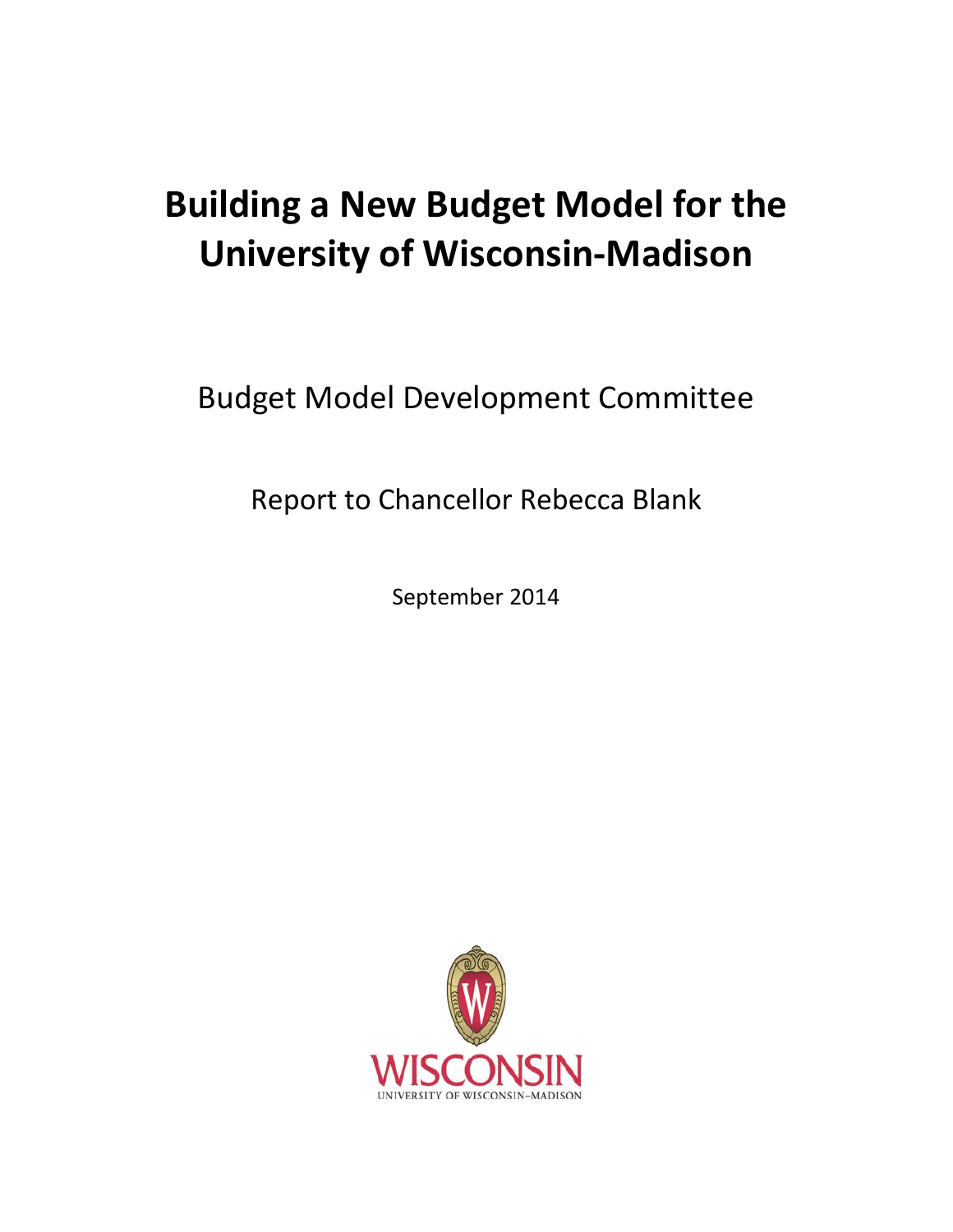## **Executive Summary**

University of Wisconsin-Madison Chancellor Rebecca Blank and the University Committee jointly appointed the Budget Model Development Committee of faculty, staff and students to recommend options for a new campus budget model. The committee focused its work on the development and implementation of a new model that will support decisions about resource allocation to help fulfill UW-Madison's long-term strategy and mission.

The committee's work was based on numerous principles, including the following:

- Make budget allocations to campus units more transparent;
- Allow resources to shift based on objective measures of activity, yet avoid large budget shifts;
- Provide incentives for innovation and entrepreneurial activities aligned with campus priorities.

The new budget model addresses allocation of resources to schools and colleges, but not resource allocations within the schools and colleges, leaving those decisions to the deans.

The committee reviewed the current campus budget allocation model, focusing on three basic revenue streams: general purpose revenue (GPR from state tax support), student tuition, and federal indirect cost reimbursement. To improve budget practices the committee agreed it was important to use metrics to inform annual budget decisions – metrics that are clear, standard and consistently applied in the allocation of revenue streams. The metrics recommended by the committee are systematically available, reliable and collected for other operational purposes.

The committee identified two measures most appropriate to use for the purpose of allocating GPR and tuition for instructional activity: unit of enrollment and unit of instruction. The committee concluded that degree home (also referred to as Primary Academic Group or PAG) is the most appropriate metric for unit of enrollment and that Credits Follow Instructor (CFI) is the most appropriate metric for unit of instruction. The composite metric would use a weighting of 20% for degree home and 80% for CFI. The committee determined that professional student programs already operate under a formal budget model, which should continue, and that such programs should not be subject to 80-20 methodology. The committee also recommends that program-revenue based instruction and Summer Session not be part of the allocation process at this time, but should be evaluated in the future.

A robust metric already exists for the allocation of indirect cost return in the annual Capital Exercise (Fund 150) to cover institutional costs that support research activity, and the committee recommended modest changes to the current formula. Specifically, the committee proposes that Capital Exercise funds be distributed to schools and colleges based on expenditures and indirect costs, in equal portions, using the prior two years of research activity. In addition to using the above research metric for allocation of Capital Exercise funds, the committee proposes that it also be used for allocation of indirect cost budgeted in the general fund (Fund 101). The committee's rationale is that the goals of the two funding sources are the same: to foster research excellence and support research infrastructure.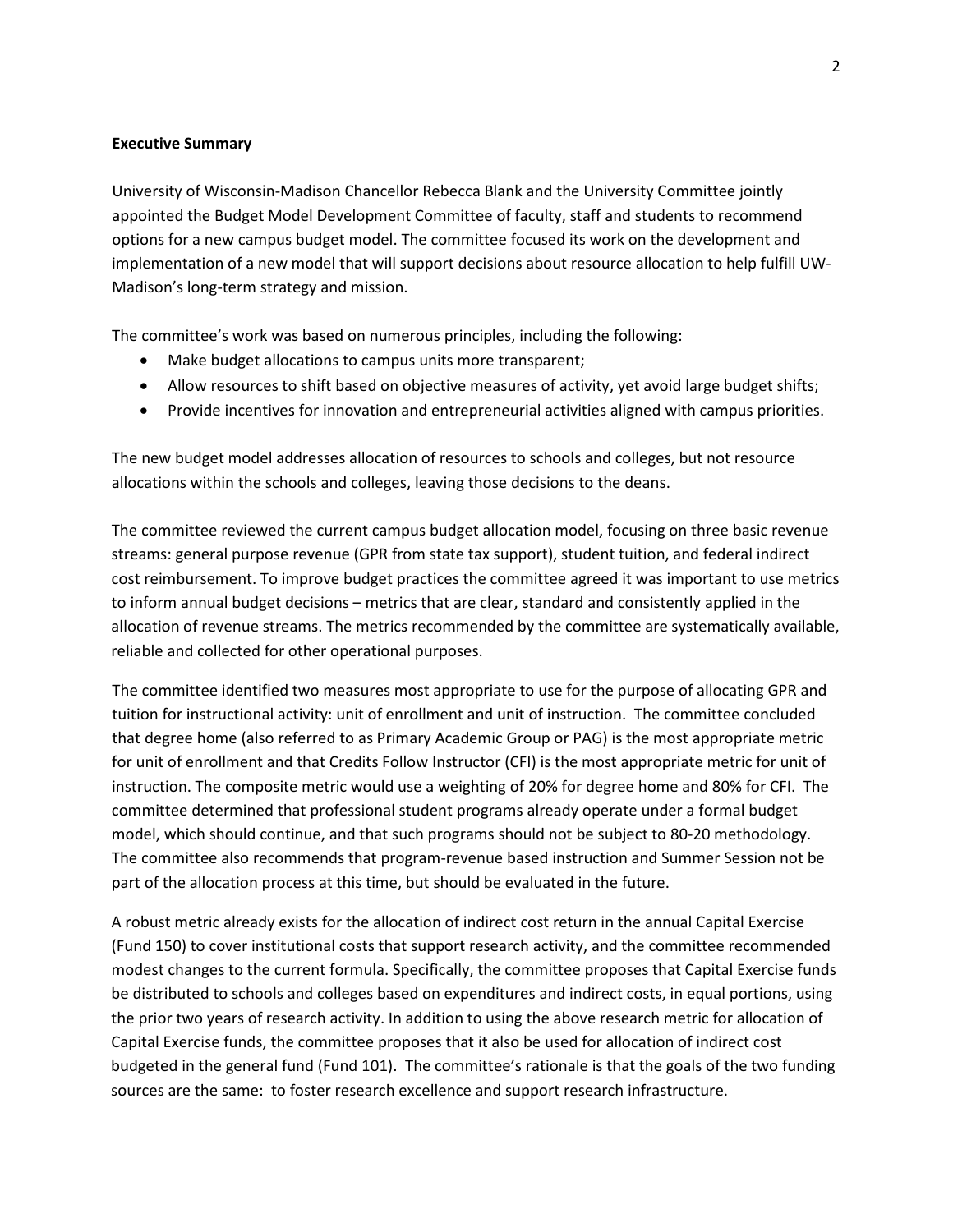The committee's recommendations focus on establishing objective, transparent metrics to drive longterm resource allocation decisions that align with the institution's core missions. However, it is clear that the instructional and research metrics cannot function as the sole drivers of the entire budget. The committee recognizes that the new budget model must also have flexibility to generate resources to be used at the discretion of campus leadership to invest in strategic initiatives.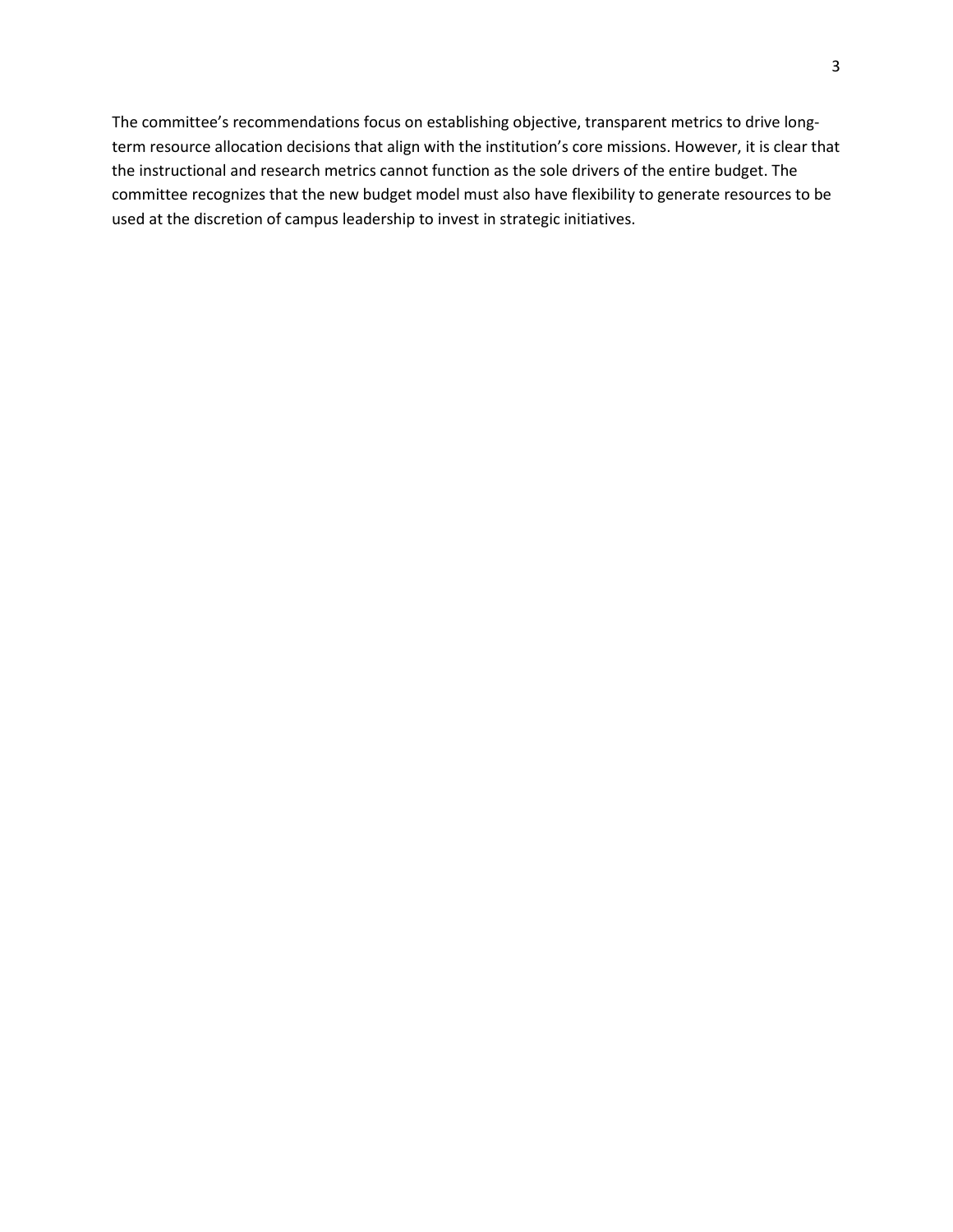#### **Introduction**

In response to recommendations of the Budget Model Review Committee released in January 2014, University of Wisconsin-Madison Chancellor Rebecca Blank and the University Committee jointly appointed the Budget Model Development Committee to recommend options for a new campus budget model. The overarching goal is to develop and implement a new budget model that supports decisions about resource allocation which, in turn, lead to outcomes that are consistent with campus strategy and mission. This report summarizes the work of the Budget Model Development Committee (Development Committee hereafter) over the last five months and 20 meetings, and in particular, describes those points of consensus reached by the committee with respect to key aspects of a proposed budget model.

This document summarizes the Development Committee's deliberations and the consensus achieved in regard to metrics that should be used in a proposed budget model to reflect instructional and research activity. According to the committee's charge, the new model should address the allocation of resources to schools and colleges, but not resource allocation within those units. Deans remain the primary arbiters of school and college strategy.

The important points on which the committee reached consensus are described here to inform subsequent campus discussions, and eventually to inform decisions by Chancellor Blank and other senior leaders about implementation of a new budget model. Issues for this broader campus discussion may include whether to extend the model to other campus units (e.g., the General Library System) and the timeline for implementation. This is intended to be a multi-year process. Implementation at peer institutions that have transitioned to new budget models typically has been on a three- to five-year timeline.

## **Background**

The University of Wisconsin-Madison has followed the same approach to the allocation of its base budget for more than 40 years, i.e., since the UW System merger in 1972-73. At this critical juncture in UW-Madison's history, when we are faced with continual changes in our revenue streams and ongoing innovations in our educational and research programs, it is necessary for the institution to re-evaluate its budget practices.

In September 2013, Chancellor Blank charged the Budget Model Review Committee (hereafter Review Committee), made up of faculty, staff and students, with studying the current campus budget allocation model and generating a report on the possibilities of selecting and implementing a new budget model for UW-Madison. In January 2014, the Review Committee completed a white paper establishing a case for change in our budget model. The committee supported adopting a new model based on a set of principles that includes the following:

- make allocations to campus units more transparent,
- allow resources to shift based on objective measures of activity, but avoid large or discontinuous shifts in budget allocations, and
- provide incentives for innovation and entrepreneurial activities aligned with campus priorities.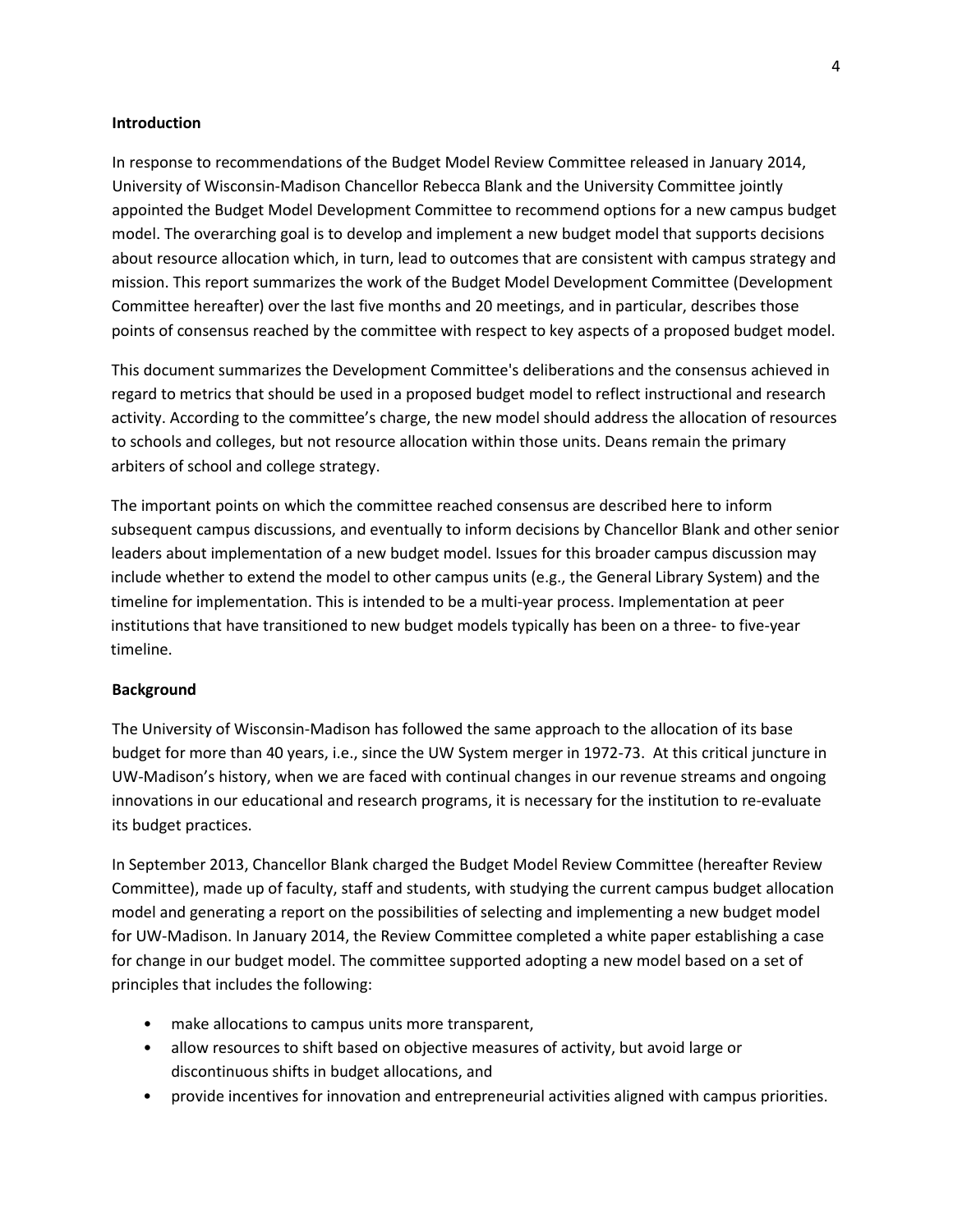The Review Committee also recommended that the Chancellor create and charge a cross-campus committee to conduct a more detailed review of activity-based budget allocation models at comparable universities, propose such a model for UW-Madison, and recommend action steps for transitioning to a new model. The Chancellor accepted that committee's recommendation, and in March 2014 she and the University Committee jointly appointed the Development Committee to undertake this work. The Development Committee is an advisory committee to the Chancellor and Vice Chancellor for Finance and Administration. The committee includes four academic deans, seven members of the Review Committee, and members nominated by faculty, academic staff, classified staff and student governance groups. The Chancellor's formal charge to the Development Committee appears in Appendix 1, and committee membership in Appendix 2. The white paper written by the Review Committee was foundational to the work of the Development Committee, since it made the case for change and proposed an action plan; therefore, that white paper appears as Appendix 8.

## **Committee Deliberations**

The Chancellor presented the Development Committee's charge at its first meeting on March 28, 2014, and met again with the Committee on July 23, 2014. The Development Committee's early meetings were devoted to establishing shared values and operational ground rules to guide its work. With respect to ground rules, among others<sup>[1](#page-4-0)</sup>, each committee member agreed to:

- represent the collective interest of the university in final recommendations,
- undertake discussions that were inclusive, transparent, and would inspire trust in one another and with other campus units, and
- commit to the timeline and approach to completing work as decided by the committee.

Early meetings also were devoted to an in-depth analysis and "unpacking" of the committee charge and consensus development around shared values to guide the committee's work.

Key values elements, when considering alternative budget allocations, include (among others):

- importance of all mission elements teaching, research, outreach/service;
- consideration of collaboration in both teaching and research;
- respect for diversity;
- importance of mentoring and advising for the teaching mission;
- supporting a balance between learning for exploration and general knowledge acquisition and preparing for specific outcomes (e.g., careers);
- focus on excellence in all our missions with respect to their impact on instruction. That is, highquality research and other scholarship activities contribute to an effective educational environment and strong programs. More simply, research matters to high-quality teaching and superior programs.

<span id="page-4-0"></span> $1$  The complete list of committee operating rules is provided in Appendix 3.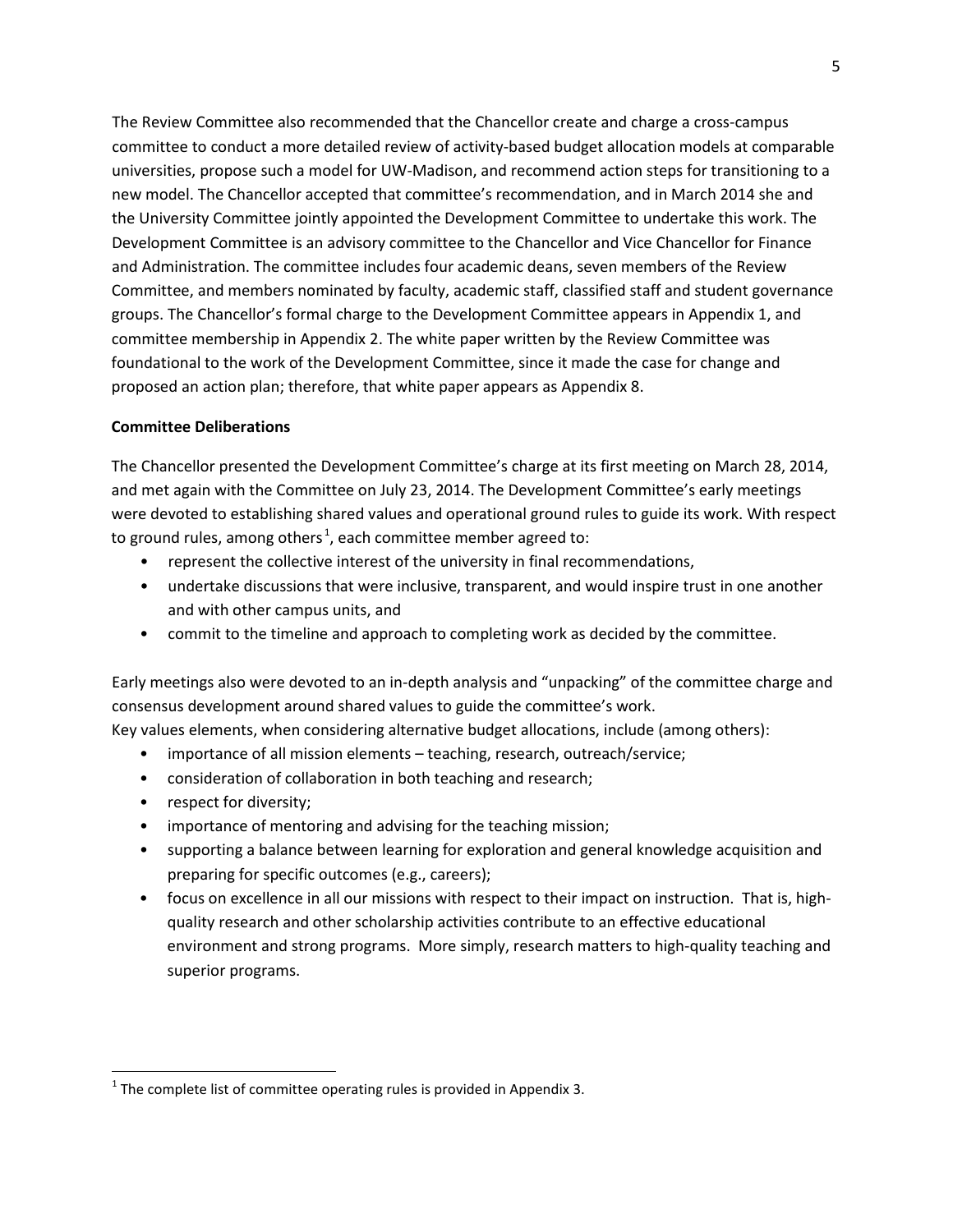For the most part, this set of values, while independently developed by the Development Committee, is consistent with similar elements generated by the predecessor Review Committee.<sup>[2](#page-5-0)</sup>

#### **Current State and Scope of Review**

During an extensive deliberative process, the committee considered and discussed documents from peer institutions as well as available literature that reviewed and critiqued budget models at public and private universities. The committee then turned its attention to the complexities of the current campus budget allocation model, focusing on three basic revenue streams: general purpose revenue or GPR (state tax support) budgeted in the general fund, student tuition budgeted in the general fund, and federal indirect cost reimbursement. As depicted in the diagram below, UW-Madison's general fund (Fund 101) is a combination of those revenue sources, although not all tuition or indirect cost is budgeted in Fund 101. Specific information regarding each of these revenue streams is provided below.



**2013-14 Funds Flow** 

<span id="page-5-0"></span> $\frac{1}{2}$  $2$  The complete list is presented in Appendix 4. While there was some overlap in committee membership between the review and development committees (7 of the 17 members served on both committees), the committee felt this process was important to ensure that all on the Development Committee were in agreement on these values.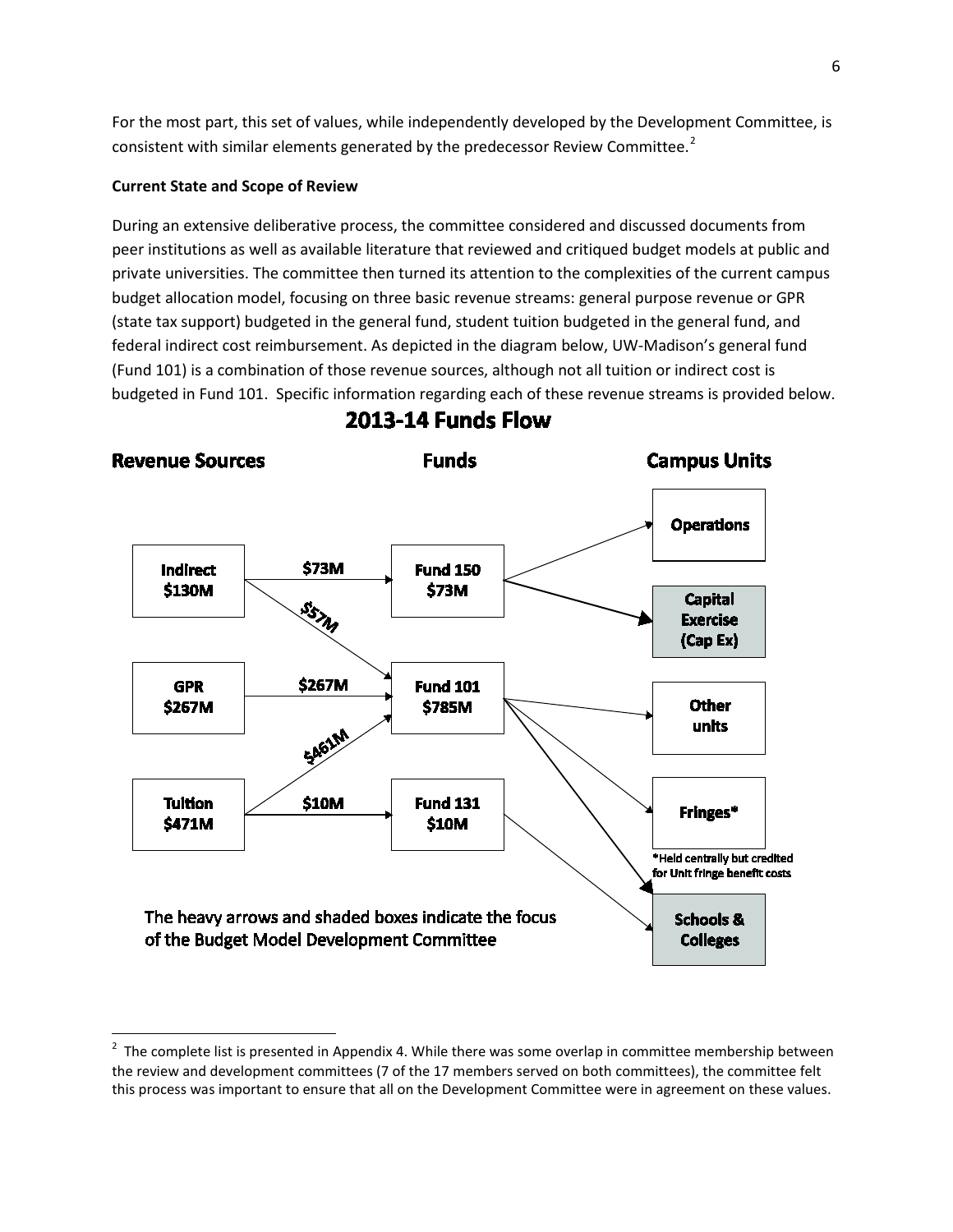- **• General Purpose Revenue (GPR)**: In 2013-14, approximately \$267 million dollars of state tax support was budgeted in the general fund (Fund 101). This excludes state tax support provided for debt service and other state tax support budgeted for specific purposes, such as utilities and minority and disadvantaged programs.
- **• Tuition**: In 2013-14, approximately \$461 million of student tuition was budgeted in the general fund (Fund 101). This excludes segregated student fee revenue. It also excludes approximately \$10 million of instructional programming that directly collects paid tuition. Examples include the Evening MBA Program, the Masters of Biotechnology Program, and many of the new programs recently created under the Educational Innovations initiative. Such programs are often referred to as Fund 131 programs.
- **• Federal Indirect Costs Reimbursement**: In 2013-14, approximately \$57 million of federal indirect cost reimbursement was budgeted in the general fund (Fund 101). Of that amount, approximately \$29 million excluding fringe benefits has been permanently allocated to schools/colleges in the form of Fund 101 budget authority to reflect their "research productivity." In addition, approximately \$30 million was distributed to schools/colleges outside the general fund (Fund 150) through the annual Capital Exercise (For more detail on the Capital Exercise, see the Research and Sponsored Activity Metrics section starting on Page 12). The remainder of the funding is fully committed to ongoing operations that support the research enterprise and to cover required payments and assessments associated with sponsored research activity.

It should be noted that the fringe benefits budget for the general fund fell outside the committee's scope. State of Wisconsin law and budgetary policies and procedures treat fringe benefits as a separate budgetary category and include distinct rules that prevent UW-Madison (or any other UW System campus or state agency) from altering its historic approach to budgeting fringe benefits as a central budget line.

Historically, UW-Madison has employed what might be best described as a hybrid incremental budget model for the general fund (Fund 101). For a typical school/college, the annual budget development process essentially begins with the prior year budget amount which is then supplemented for the standard compensation plan approved by the state, reduced by any budget reductions required by the state, and occasionally either supplemented or reduced based on decisions made pursuant to a budget reallocation exercise. In addition, a typical school/college general fund (Fund 101) may occasionally be supplemented to fund specific programs or new initiatives approved by the state in the biennial budget.

Historically, there have been no clear, consistent, standard metrics used to reapportion the general fund budget annually based on measures of activity. One implication of the lack of metric-based resource allocation is that it does not facilitate or establish a fluid or "real-time" feedback mechanism to align resources with systemic changes in higher education. For example, the UW-Madison Office of Academic Planning and Institutional Research's recent report on trends in instructional activity in Science,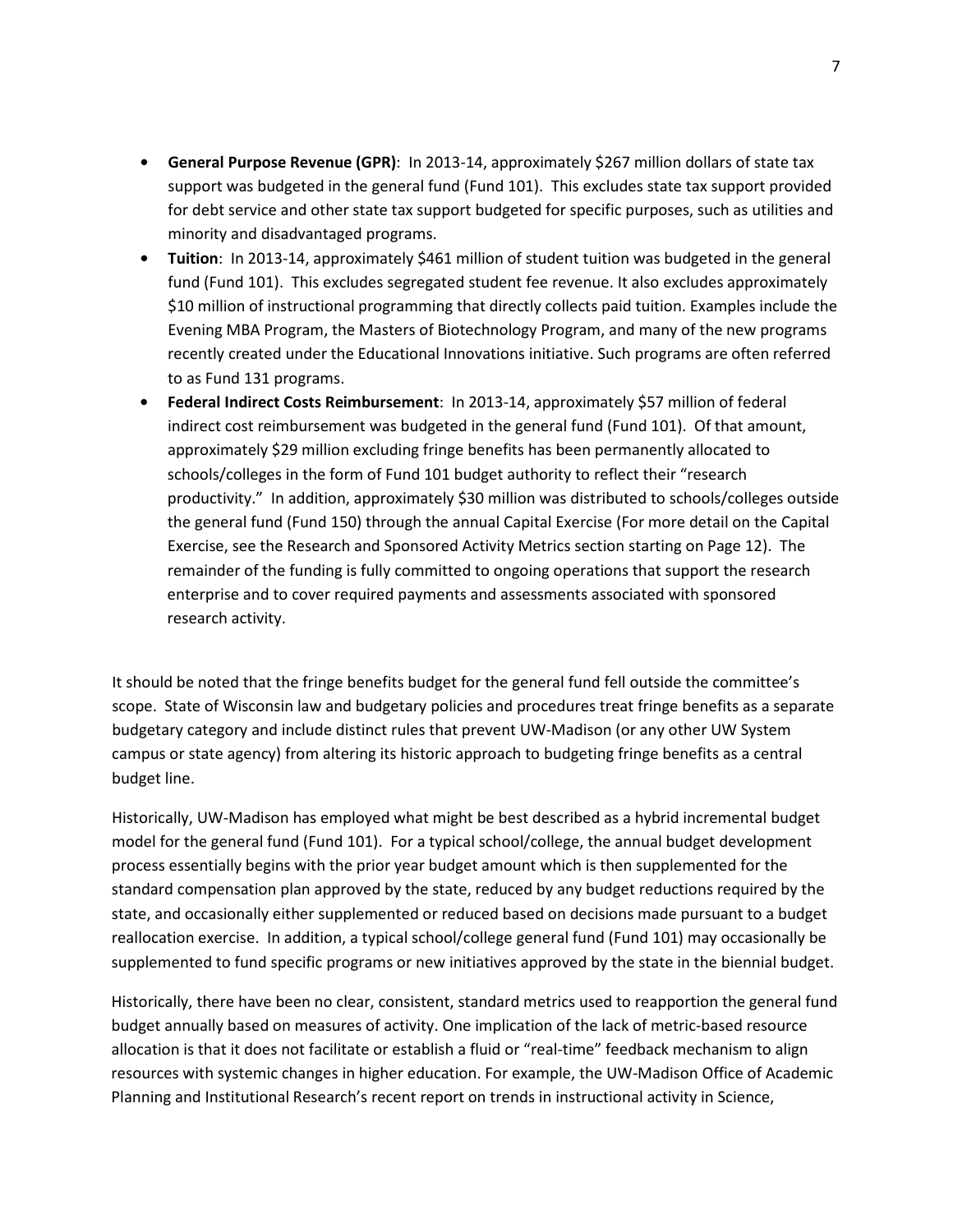Technology, Engineering and Mathematics (STEM) disciplines shows that there has been a 19% increase in student credit hours in STEM subjects since 1999-2000, and junior/senior enrollment in STEM majors has increased 44% over the same period. However, there has been no systematic realignment of budget resources between schools and colleges over that period to align with this fundamental and substantial shift in student demand.

Excluding tuition differentials and other legislatively approved budget increases for specific initiatives, essentially all tuition increases since UW System merger have been approved for pay plan and fringe benefits increases for all employees (and other cost-to-continue items) and to offset budget reductions for all units. That is, in most years the state legislature has allocated tuition increases in the exact amount to cover necessary expenses, and these increases have not provided any new funds for the university. For example, in 2002-03 resident undergraduate academic year tuition was \$3,854; in 2013- 14, it was \$9,273. If \$1,000 of current tuition for the Madison Initiative for Undergraduates (MIU) is excluded, the net change over that time was \$4,419. Of that amount, approximately \$2,558 (58%) was to offset GPR reductions for all units, and the remaining \$1,861 was for pay plan and fringe benefits increases (and other cost-to-continue items).

Excluding tuition differentials, there is no historical information on tuition allocations to units similar to the historical documentation that is available for general fund (Fund 101) federal indirect cost reimbursement. Since the UW System merger, the primary driver in changes to unit general fund (Fund 101) budgets has been the state compensation plan. Just as compensation plan allocations to UW-Madison are treated on a combined GPR/tuition basis by the state and UW System, UW-Madison's compensation plan allocations to units are treated on a combined GPR/tuition basis.

Other major factors which explain changes to unit general fund (Fund 101) budgets over time are budget reallocations and state-imposed reductions, both of which are treated on a combined GPR/tuition basis. Note that state-imposed budget reductions are also treated on a combined GPR/tuition basis by the Board of Regents and UW System Administration. The state uses the same approach when establishing budget reductions.

Holding compensation plans and state-imposed budget reductions constant, the extent to which current unit GPR/tuition budgets vary from their relative distribution at the time of the UW System merger reflects the collective judgment of institutional leadership over the past 40 years as articulated by reallocation decisions. Given this long time frame, there is no practical approach or framework that would be endorsed by all stakeholders to determine whether current relative unit GPR/tuition budgets are "right-sized," and equally, whether leadership decisions over the past 40 years were sound. The committee acknowledges that the current allocation is very important to schools and colleges, whether it can be justified by some outside framework or not. Hence, any potential changes must not cause too much initial disruption to the critical operations of schools and colleges. This challenge is one of many to be expected in the process of moving to a new campus budget model.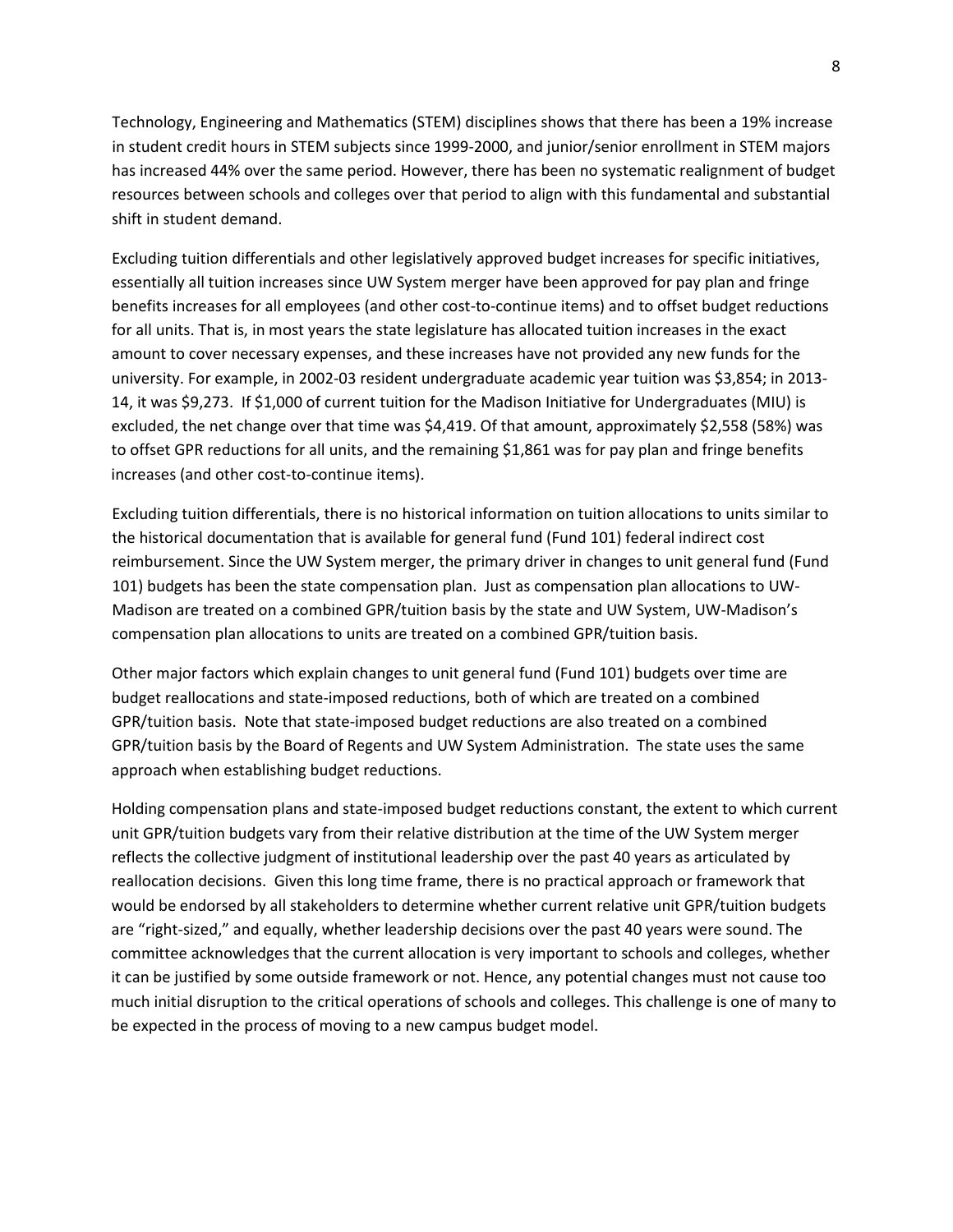#### **Approaches to Building a Budget Model**

Given the current landscape of funding in higher education, it is clear that UW-Madison can improve its budget practices by introducing metrics to inform annual budgetary decision-making—metrics that are clear, standardized and consistently applied in the allocation of various revenue streams with the goal of incentivizing or rewarding activity that objectively reflects the institution's core missions and supports strategic change. The Development Committee agrees with the Review Committee that it is feasible to create and implement a campus model that is activity-based, adhering to the principles articulated by Chancellor Blank and the Budget Model Review Committee (page 4 of this report).

## **Metrics**

The white paper issued in January by the Review Committee as well as the charge to the Development Committee called for a model based on a limited number of measures of research and instructional activity as a basis for budget allocations. Transparency and simplicity were identified as core values associated with the selection of these metrics. Consequently, a substantial amount of committee discussion focused on this issue. Our values discussion helped us to isolate readily available metrics which can be used as proxy measures for instructional and research activity. The committee recognizes that there are other highly valued activities on our campus; the committee's focus on instruction and research does not mean that other activities are less valued. Rather, the selection of metrics reflecting instructional and research activity allows metrics to be directly aligned with the source of the revenue streams to be reallocated.

Further, limiting the number of metrics in a new model is clearly necessary. To do otherwise is to risk creating a new system which violates the overall goal of simplicity and potentially could replicate the current incremental model. Implementing a model with an overly complex set of metrics reduces transparency, and clouds understanding the effects of "moving the bar." Finally, information from our peer institutions suggested that complex models inevitably resulted in high degrees of correlation among various metrics, thus leading decision-makers to simplify in order to support more transparency in resource allocation.

Having agreed to focus on metrics reflecting instructional and research activity, the Development Committee then considered criteria with which to evaluate potential metrics, and eventually identified those best suited for revenue attribution.

## **Criteria Used to Evaluate Metrics**

The following criteria for metrics in the new budget model were discussed and considered essential. Metrics reflecting instructional and research activity should be:

- Supportive of a transparent, flexible, simple and easily understood budget development process;
- Relevant and serve as an "objective measure of activity" and, in this case, useful for "moving" resources around";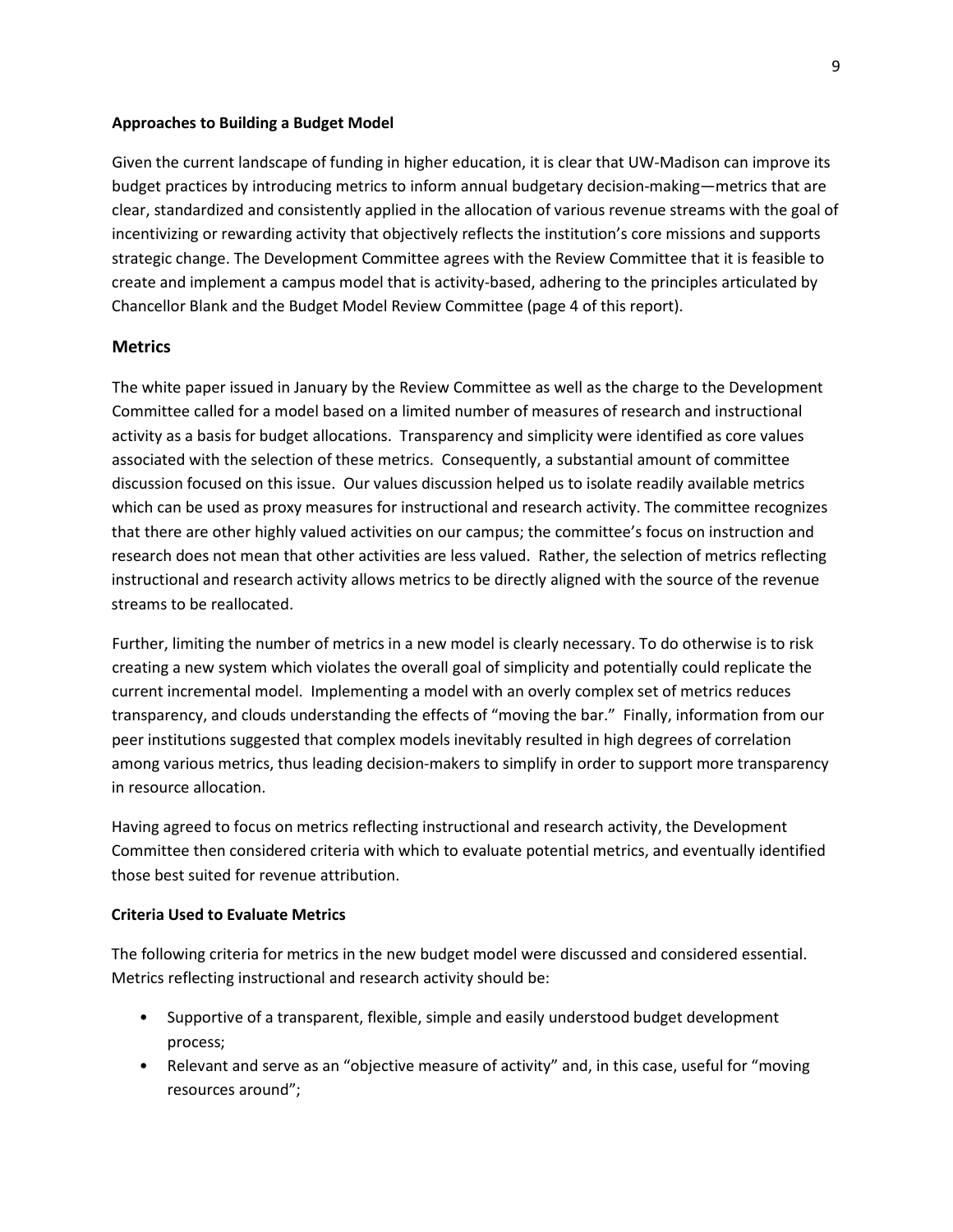- Relevant and functional at the school/college level; also useful at the department level;
- Credible and accepted, ideally with a long history; not easily dismissed on the basis of exceptions and outliers;
- Available in a timely way in relation to an annual budget decision-making cycle;
- Based on underlying data sets that are:
	- a. accessible to schools/colleges and available in a format that analysts can develop for wider use.
	- b. already collected for other purposes, that are accurate, reliable, robust and systematically available with a high degree of fidelity and completeness.
	- c. stored in a UW-Madison enterprise system and properly curated (i.e., do not rely on shadow systems).

## **Instructional Metrics**

In order to determine which metrics are most appropriate to use as a proxy for instructional activity for the purpose of resource allocation, the committee first developed a working knowledge of various approaches to characterize unit of enrollment and unit of instruction. After working through definitions, examples, and in-depth discussions of available metrics in these two categories over the course of several meetings, the committee ultimately concluded that degree home (also referred to as Primary Academic Group) is the most appropriate metric for unit of enrollment and that Credits Follow Instructor (CFI) is the most appropriate metric for unit of instruction. These metrics meet most, if not all, of the criteria noted above.

**Metrics for Unit of Enrollment.** The committee explored definitions and operational considerations surrounding two different metrics which could take into account where advising and other studentsupport services take place. These two metrics, degree home and Academic Group-Major FTE (MAG), were discussed in depth and are covered in more detail in Appendix 5. Each degree-seeking student has a single degree home, which is the school/college that serves as the academic home of a student's degree program. MAG assigns students to a school/college on the basis of their declared major(s). It should be noted that other metrics for enrollment were evaluated, but were not considered sufficiently robust to be recommended.

Based on review of the enrollment data comparing these two metrics over a ten-year period and by student level, the committee concluded that degree home and MAG were highly correlated. Other factors taken into account in the committee's discussion include the following:

- 37% of enrolled undergraduates had no declared major, but all had a degree home;
- how students declare and apply to majors varies considerably among the schools/colleges;
- there is a higher level of complexity involved in calculating major FTEs for students with multiple majors;
- using degree home as the measure of enrollment was thought to be less likely to result in manipulated outcomes ("gaming the system") than would be the case with MAG; for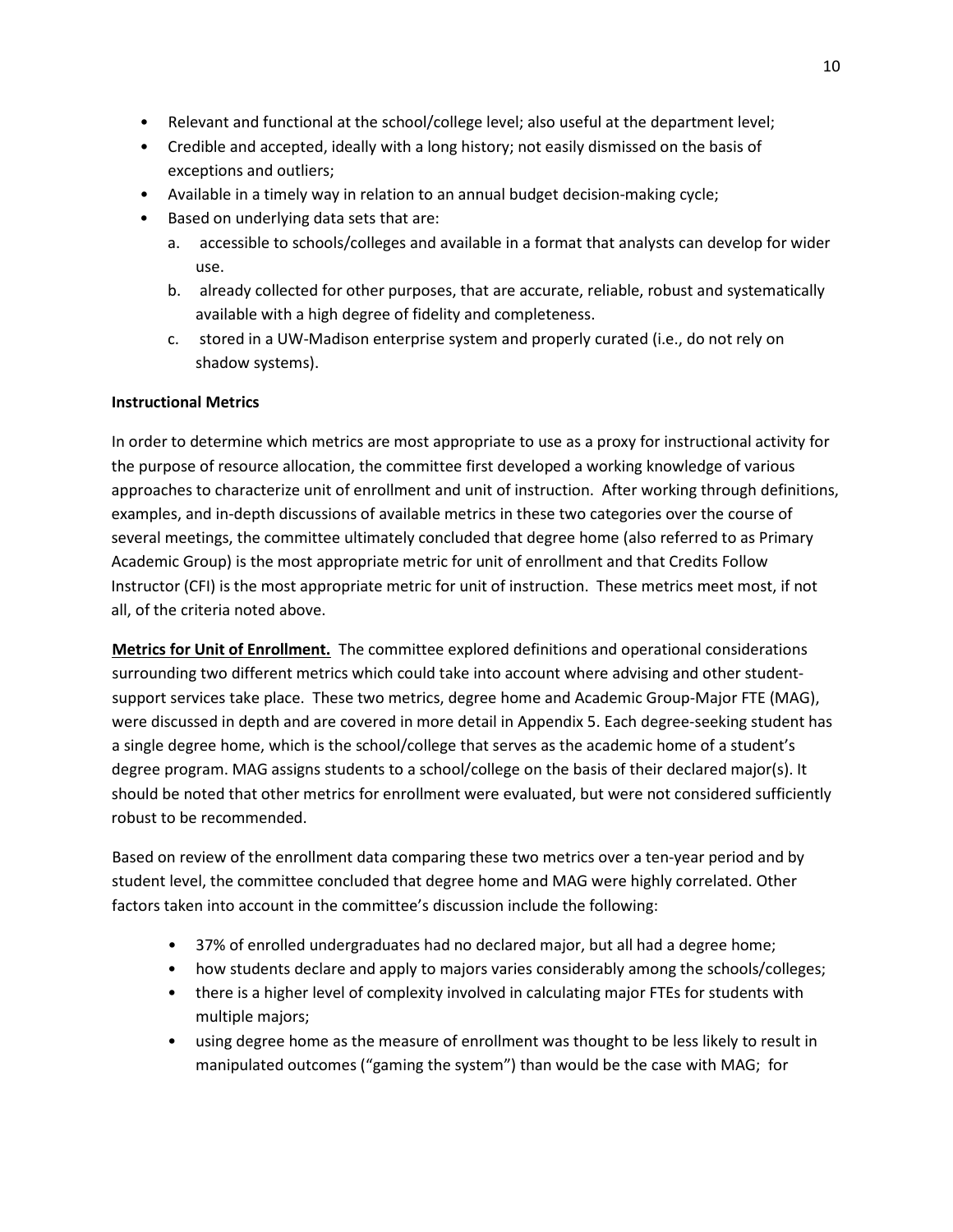example, the use of MAG as a metric in a new budget model might inappropriately incentivize units to encourage students to declare a second or third major.

The committee's lengthy and detailed discussion of various approaches to measuring unit of enrollment was extremely valuable in that it not only educated members about the advantages and disadvantages of potential metrics, but also reinforced the importance of simplicity and transparency in a new budget model. These wide-ranging discussions ultimately led to consensus that degree home should be chosen as the measure of unit of enrollment.<sup>[3](#page-10-0)</sup>

**Metrics for Unit of Instruction.** The committee discussed two potential metrics for unit of instruction, Credits Follow Department (CFD) and Credits Follow Instructor (CFI). CFD attributes course credits to an academic unit based on "ownership" of a curricular subject, without regard to departmental affiliation of the instructor. With cross-listed courses, attribution of credits in CFD is based on the department through which the student registers. In contrast, CFI attributes the credits to the academic unit that pays the salary of the instructor based on the payroll system records; when course instructors are not paid by any instructional unit, CFI attributes the credits to the unit offering the course.

The committee concluded that Credits Follow Instructor (CFI) was the only viable choice for attribution of credit hours. Although simpler to calculate, Credits Follow Department (CFD) attributes course credits without regard to where instructional salary is paid. In the case of cross-listed courses, attribution of credits in CFD is arbitrary and subject to manipulation. There was strong consensus that the significant value and meaning of CFI outweighs the challenges posed by the complexity of the underlying algorithm; this algorithm (Appendix 6) was reviewed and endorsed by the committee. With the CFI approach, the alignment of credit hours with paid salary is particularly relevant for the purpose of resource allocation. Further, CFI supports the value of cross-unit exchange of instructional support. Both CFI and CFD are covered in detail in appendices to this report, including a primer on CFI with examples of various scenarios for credit attribution.

**Relative weighting of CFI and Degree Home.** The question of the relative weighting between these two metrics, of CFI and degree home, in determining revenue apportionment was discussed at considerable length. Experiences reported from peer institutions, including reports on changes in approach over time, informed our decision to recommend a weighting of 80% for CFI and 20% for degree home as a starting point for the new budget model. As summarized in Responsibility Center Management (Curry, Laws and Strauss 2013), a reference used as a resource by the committee:

<span id="page-10-0"></span> $3$  The committee discussed student enrollment in certificates programs; however, given current inconsistency in practice across campus on recording enrollment in certificate programs, we concluded this would be a very weak metric. Enrollment in certificate programs will be captured adequately through the credit metric, reinforcing the decision to weight credits more heavily than degree home. Degrees conferred were discussed and evaluated; however, this metric does not satisfy the feature of being available in a timely way, i.e., not dynamic enough given 4-5 year time to degree.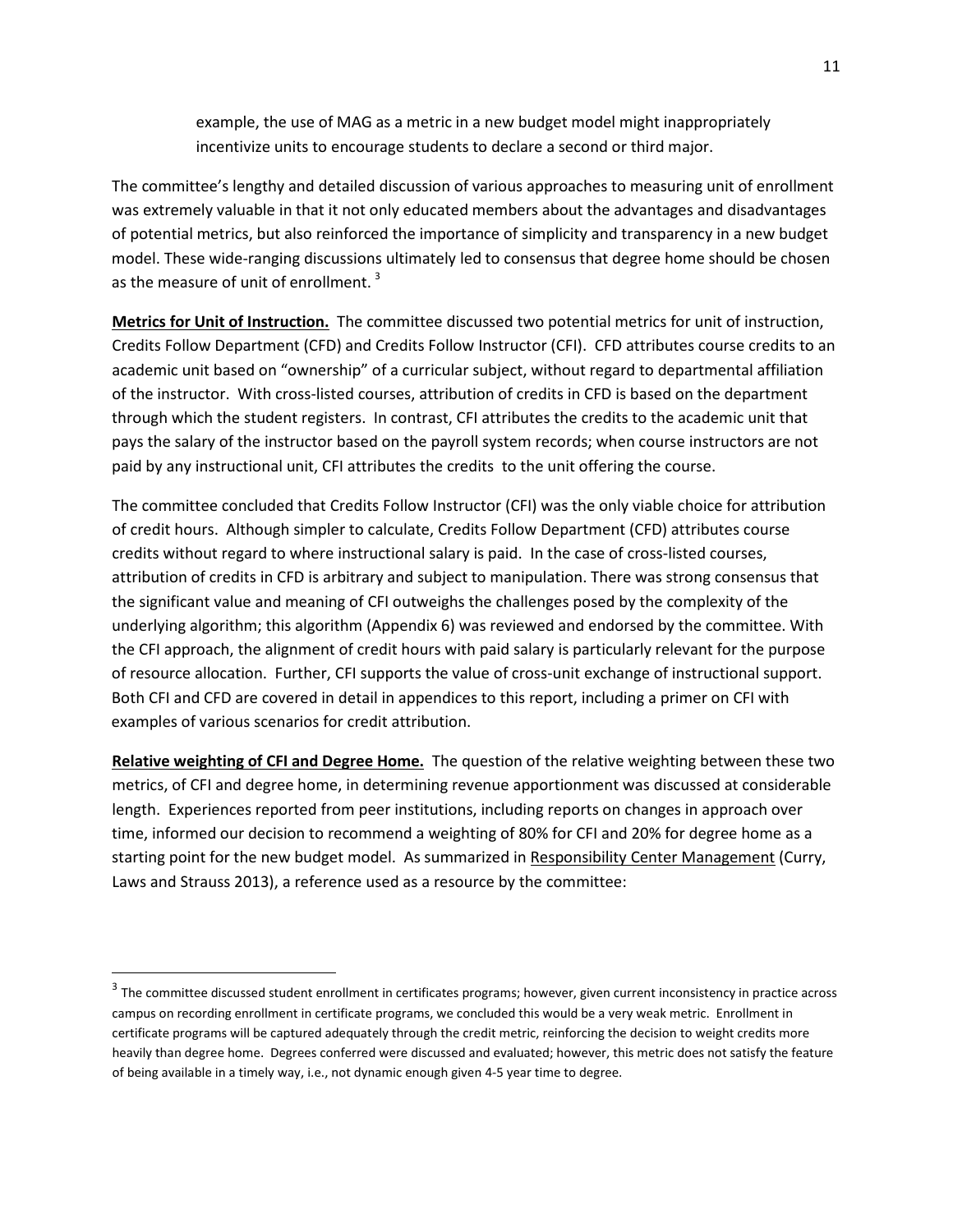"Since the school providing students with courses incurs the preponderances of costs, credit hours generated should be the primary driver of tuition allocations. The typical split is 80% based on credit hours and 20% based on locus of major. "<sup>[4](#page-11-0)</sup>

The Development Committee reviewed five-year trends in CFI and degree home across schools and colleges at UW-Madison , as well as distribution models using 80-20 and 50-50 weighting between CFI and degree home. These analyses focused on undergraduate students and graduate/professional students, in an effort to determine whether all students could be aggregated. Ultimately, the committee found no compelling reason to treat undergraduate and graduate students differently in terms of the use of these metrics in a budget model and agreed to recommend an 80-20 weighting of CFI and degree home for both student populations. However, students in professional programs constitute a different case, and the suitability of this weighting approach for this population will be explored further as the new budget model is implemented.

For purposes of calculating the instructional metric based on the 80-20 weighting, the committee agreed that multi-year data should be used. Similar to the discussion regarding research metrics below, the committee recommends using data for the prior two years, with the most recent year weighted at twice the value of the prior year. This approach will help mitigate the impacts of changes in the underlying data, while still rewarding and incentivizing credit production and enrollments.

**Additional Weighting Factors.** The committee discussed a number of secondary weighting factors that could be used within the 80-20 construct. The two primary questions revolved around basing the formula on paid or assessed tuition and measures of instructional intensity.

Regarding the first issue, the committee spent several meetings discussing the implications of using paid versus assessed tuition and reviewing alternate models based on actual data for UW-Madison. Some students, primarily Ph.D. (research) graduate students, have their tuition waived in the form of tuition remissions based on their appointments to graduate assistant positions (Teaching Assistants, Research Assistants, Project/Program Assistants). The committee noted that metrics for graduate assistants are already reflected in the instructional model and research model (discussed below), based on their credit production for classes taught or stipends paid on research. Using assessed tuition would, in a sense, double count such individuals. From that perspective, the committee agreed that the use of paid tuition is a better approach. Further reinforcing the idea that paid tuition is the preferable approach is the fact that paid tuition better reflects the revenue generated by the university and the resources that are actually included in the budget.

Regarding potential measures of instructional intensity, the committee discussed the notion that some types of instruction may be inherently more costly than others. An example would be a laboratory course, which as national benchmark data show, is more expensive than classroom instruction. For this

<span id="page-11-0"></span> <sup>4</sup> John R. Curry, Andrew L. Laws, Jon C. Strauss, *Responsibility Center Management, <sup>A</sup> Guide to Balancing Academic Entrepreneurship with Fiscal Responsibility* (NACUBO, 2013), 20-21.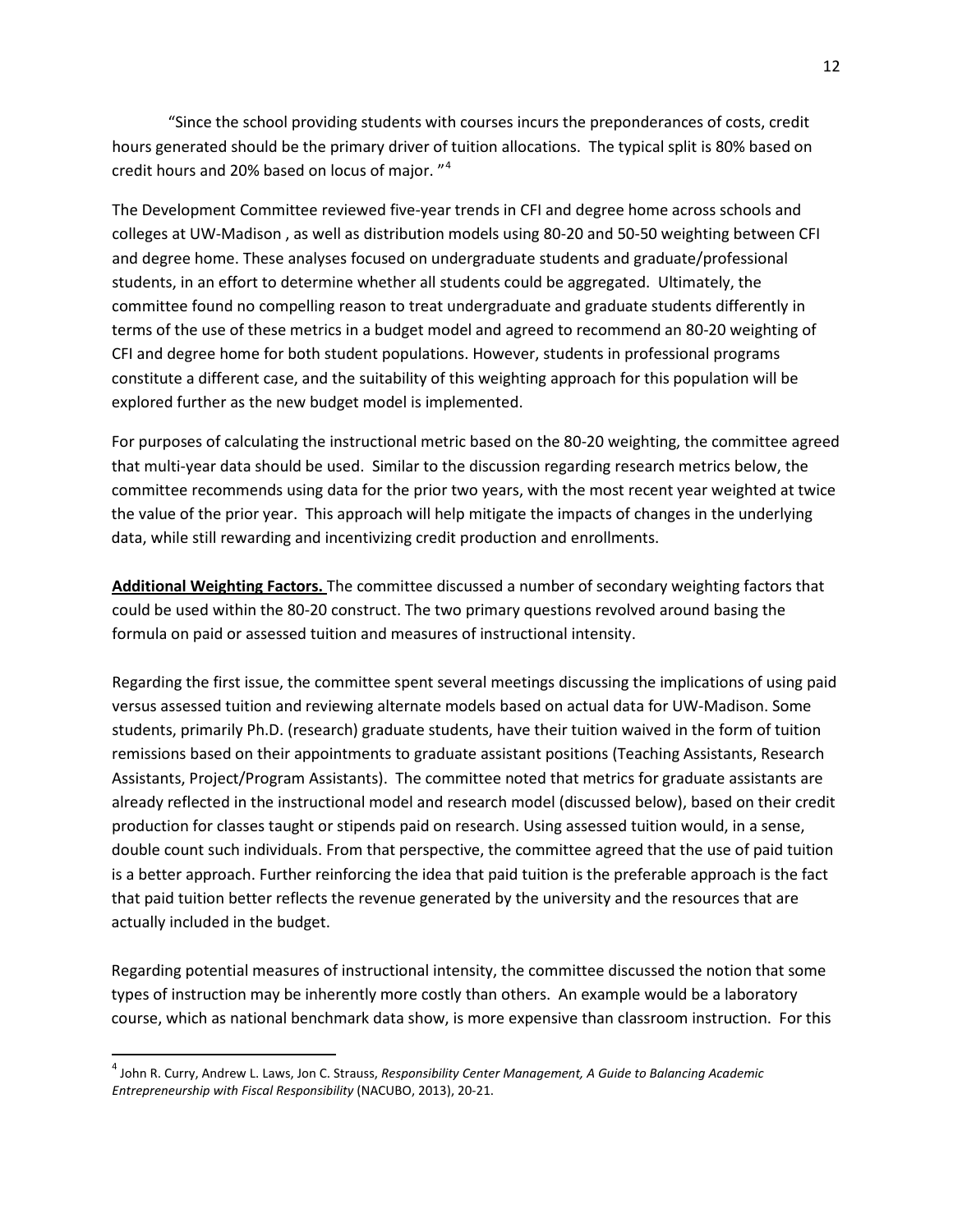reason, many of our peer institutions assess laboratory course fees. (Board of Regent policy prohibits this approach in the UW System.) Another example mentioned by committee members relates to graduate student instruction and mentoring, which may not benefit from economies of scale that apply to some undergraduate courses.

Notwithstanding seemingly reasonable examples like those cited above, the committee agreed that intensity should not be introduced as a secondary weighting factor for four basic reasons: 1) The concept of instructional intensity is not easily or clearly definable. 2) We have no valid, systematic, reliable way to classify the intensity of courses. For example, course number is not an accurate measure of intensity. 3) Some committee members made the astute observation that such an approach could distort the economy of the instructional portfolio campus-wide and potentially lead to outcomes that are not best for students (e.g., insufficient availability of low-intensity courses). 4) Based on how students are assessed and what they pay for, "a credit is a credit."

**Professional Student Programs.** This category includes the professional programs in the Schools of Medicine and Public Health (MD), Law (JD, SJD), Pharmacy (PharmD) and Veterinary Medicine (DVM). However, it does not include graduate programs (Ph.D.-track or terminal master's degrees) within those schools. The committee spent considerable time evaluating the potential treatment of professional programs in a new budget model. The committee concluded that a new budget model (as represented by the 80-20 formula) should focus on undergraduate and graduate student populations, which generate well over 80% of the tuition UW-Madison collects. As has been the case for over a decade, professional programs should be managed through a separate process to incentivize their instructional activity and hold them accountable for their enrollments—both for potential enrollment growth and decline. Undergraduate and graduate programs should not directly benefit or be penalized for enrollment swings or changes in tuition pricing in professional programs. To be clear, the committee recognizes that professional programs have been subject to a formal budget model for over a decade. The approach should continue and should be clearly articulated and transparent. In a larger sense, the committee recommends that professional programs should be part of the new budget approach at UW-Madison, but that they should be treated differently than undergraduate and graduate programs.

**Program Revenue Based Instruction.** As discussed in the "Current State and Scope of Review" section of this report, UW-Madison conducts approximately \$10 million of instructional programming (Fund 131 programs) that directly collects paid tuition. Credits and enrollments in such programs are already fully rewarded with direct tuition return to schools and colleges under the current model. Hence, the committee determined credits and enrollments for such programs should be excluded from the 80-20 formula. However, the committee recommends that the current model for such Fund 131 programs be reviewed in the future to evaluate whether a policy change is warranted under our new budget framework.

**Summer Session.** The analysis conducted by the committee was limited to academic-year instructional metrics and excluded Summer Session activity. Some metrics recommended by the committee are not currently available for Summer Session. Thus, the committee reached no conclusions or consensus on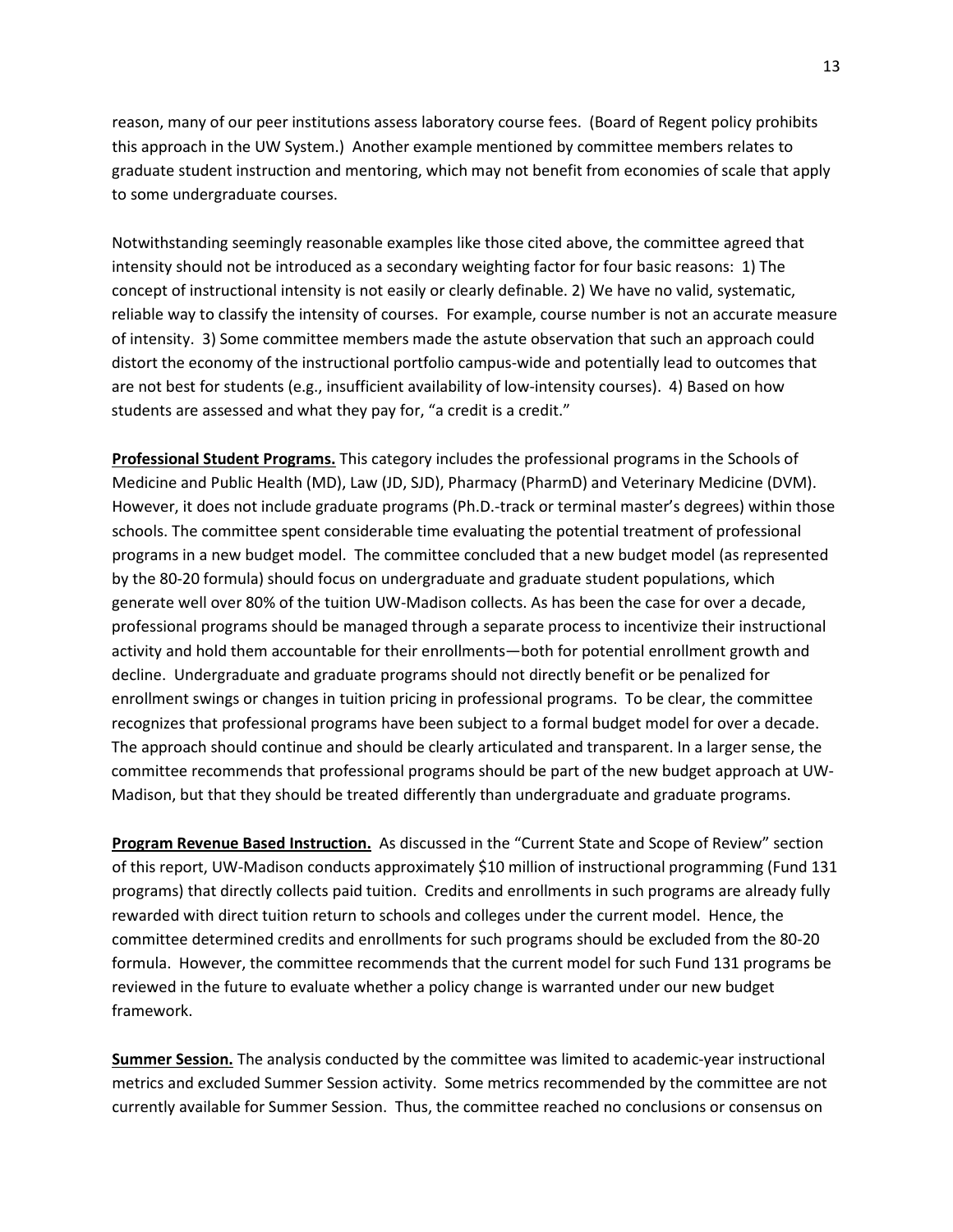how Summer Session should be treated in a new budget model. The committee recommends that a future group be tasked specifically with reviewing the Summer Session budget model.

**GPR and Tuition.** The committee thoroughly evaluated a fundamental question over the course of its deliberations on instructional metrics: What part of the budget should be subject to the 80-20 formula? While the tuition component of the budget might appear to be the obvious answer, two facts beyond dispute suggest a different concept best fits the external budgetary framework in which UW-Madison has operated and will continue to operate for the foreseeable future.

- As discussed in the "Current State and Scope of Review" section of this report, state funding provided to the university has taken the form primarily of pay plan and fringe benefits increases for all state-funded (Fund 101) employees. Associated budgetary increases have typically consisted of a GPR and tuition component. Thus, both GPR and tuition reside in all Fund 101 budget units, and conversely not all tuition resides only in academic units.
- From the state's and Board of Regents' perspectives, instructional programming certainly includes a GPR component – the state contribution to match tuition to provide courses, credits, degrees, etc. Thus, academic unit budgets are not limited to tuition revenue but also include state tax support.

Based on these considerations, the committee determined that the portion of the budget subject to the budget model formula should include tuition and GPR and that all Fund 101 units must be viewed as having both GPR and tuition included in their budgets.

## **Research and Sponsored Activity Metrics**

A robust metric for research and sponsored activity already exists on campus as the basis for the allocation of indirect cost return (Fund 150, Capital Exercise), and the committee focused its attention on the potential utility of this metric in the context of the budget model.

Indirect cost dollars currently flow to schools and colleges through two paths. First, the annual Capital Exercise (Fund 150), which amounted to \$29.6 million in FY 2013-14, has been based on a formula that is the sum of total research expenditures and indirect costs generated during the prior three-year period. Second, a portion of the Fund 101 budgets provided to schools and colleges is derived from indirect costs. The practice is historically based, but related to past Capital Exercise allocations. Currently, the amount of funds flowing through this path is approximately equal in magnitude to funds allocated through the Capital Exercise.

The Development Committee proposes a revision of the formula used for the Capital Exercise as a primary metric for research and sponsored activity. Specifically, equal portions of the Capital Exercise funds should be distributed to schools and colleges based on total research expenditures and on indirect costs generated. Expenditures and indirect costs for the prior two years will be considered, weighting the most recent year at twice the value of the year before. The metric has several desirable features to be considered in the budget model. It is an objective measure of research activity, is based on data that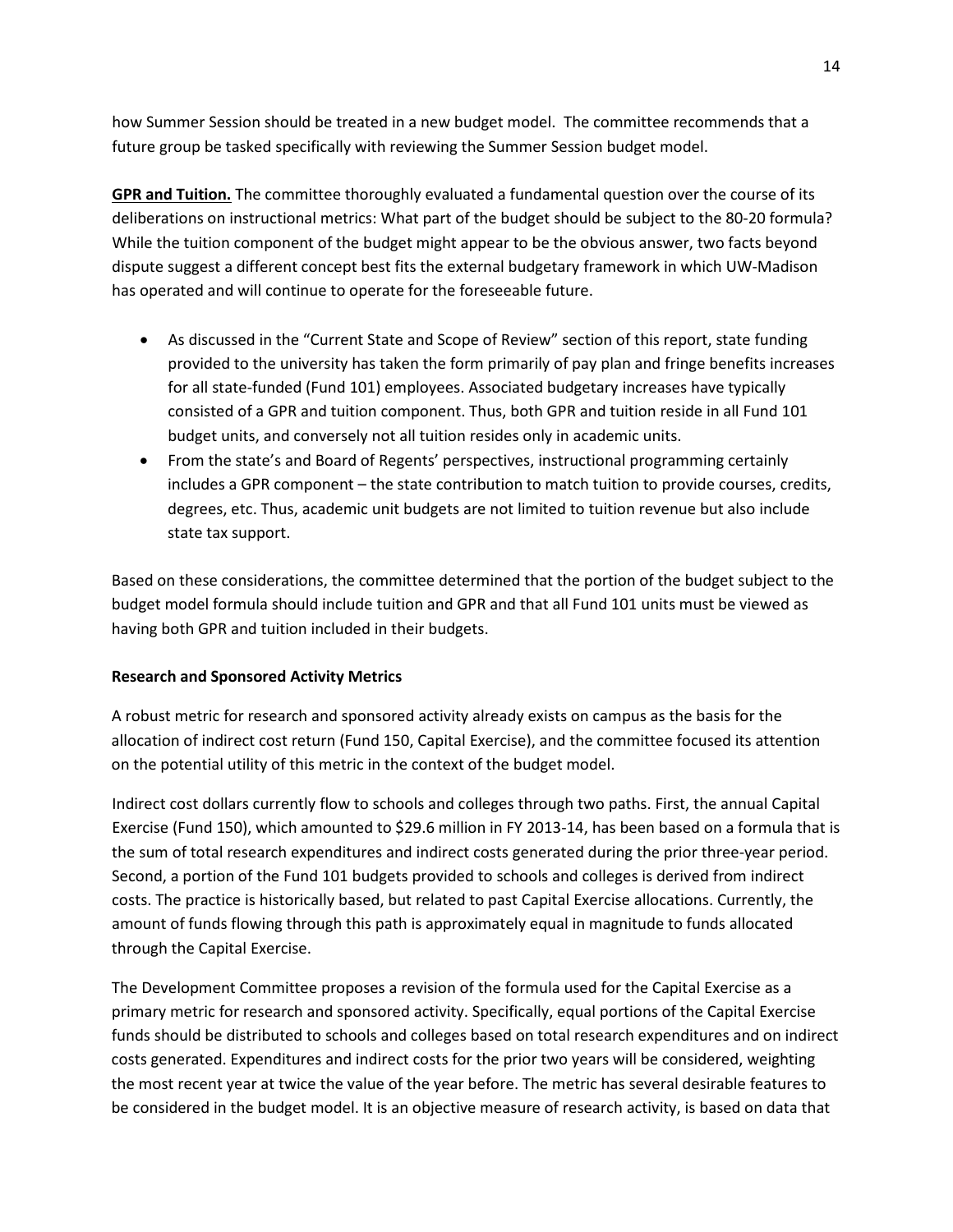are systematically available, reliable, and collected for other operational reasons, and has a long history of use within the institution.

This change to the Capital Exercise formula has several advantages as a research and sponsored activity metric. It provides a greater incentive to seek extramural funding from agencies that provide indirect costs than the current model. However, by using total research expenditures to allocate half of the funds, the model also recognizes that important scholarly activity on campus may be largely supported by extramural sources that provide limited or no indirect costs. Using the prior two years of data allows for some smoothing of the inevitable fluctuations in extramural funding while maintaining an emphasis on recent activity.

In addition to using the above research metric for allocation of Capital Exercise funds, the committee proposes that it also be used for allocation of indirect cost-derived Fund 101 dollars to schools and colleges. The rationale for this suggestion is that the goals of the two funding sources are the same. Both funding sources are intended to foster research excellence and support research infrastructure.

An important institutional goal is to facilitate collaborative, multi-disciplinary research on campus. Thus, it is appropriate to consider whether the use of this metric would encourage collaboration in research across school and college lines by properly attributing credit for such research activities. The committee's discussion of this issue was informed by a subcommittee on crediting collaborative grants (Appendix 7).

The committee identified two broad cases for consideration. The first case includes grants with two or more principal investigators (PIs), or a PI and co-investigators, who reside in different schools or colleges. In this case, it is not difficult to insure that both research expenditures and indirect costs are credited to the appropriate schools or colleges. For example, consider a multiple-PI grant involving Prof. X from college A and Prof. Y from school B. At the time of the award, fund accounts are established that allow both college A and school B to charge expenditures. Expenditures in Prof. X's laboratory are allocated to college A and those for Prof. Y are allocated to school B. A change in the accounting system made a decade ago insures that indirect costs are appropriately attributed at the time of expenditure in each school/college. Thus, college A gets appropriate credit for expenditures and indirect costs related to the activity of Prof. X and school B gets the credit for Prof. Y's activity. The committee concluded that the existing mechanism insures that proposed research activity metric will encourage, and not inhibit, collaborative research across school and college lines when investigators are drawn from multiple schools or colleges, and they set up separate accounts.

The second, and more complex case, involves the research centers on campus. The impact of the centers on our research activity is substantial. The campus has more than 200 centers currently registered in the Provost's Office; during the most recent complete year, \$160 million in awards were made to 14 of the larger centers on campus.

Centers are highly diverse in reporting and operating structures, number and affiliation of members, and level of extramural research support. However, most share the common goal of establishing and supporting communities of scholars that transcend traditional disciplinary boundaries. By design, many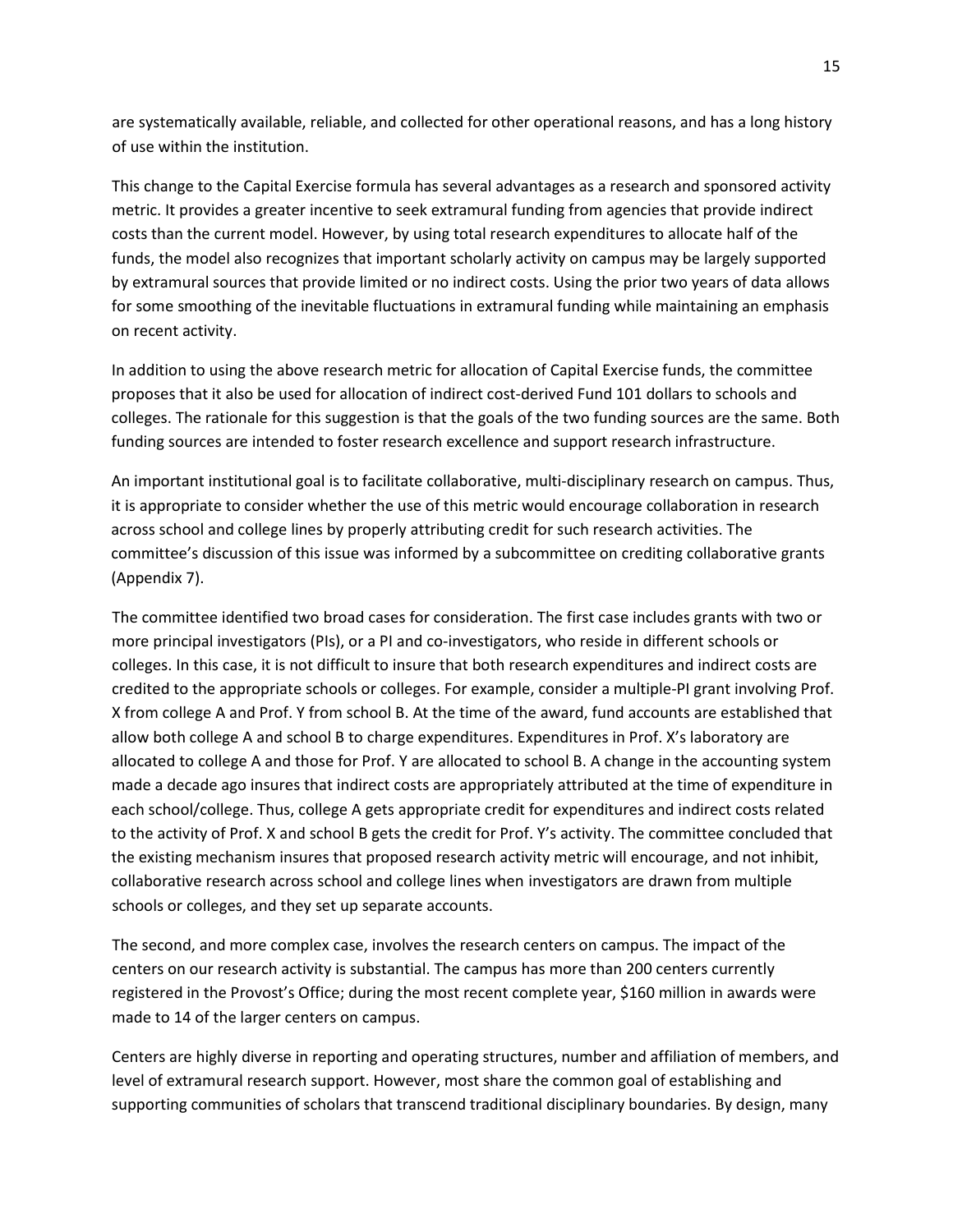centers include faculty from multiple schools and colleges, support research activity by faculty who have laboratories in space controlled by the center as well as faculty who reside in school/college space, and are the locus of award for at least some of the extramural research support of center members.

Given the diversity of centers, it is not surprising that there is a variety of approaches to sharing indirect cost return between a center's home school or college, and the other schools or colleges that contribute faculty activity to the center. Here the committee describes two approaches, not to advocate for either, but merely to illustrate the existing variation. For example, the Wisconsin Energy Institute, administered by the College of Engineering, distributes 10% of the indirect cost return to the home schools or colleges of faculty participating in multi-investigator grants with greater than \$1 million in annual direct costs. Members of the Waisman Center, located within the Office of the Vice Chancellor for Research and Graduate Education, who reside in center space are expected to submit and administer their extramural grants through the center. Faculty salaries associated with these grants are routed through their home school or college, providing direct credit for that expenditure and associated indirect costs.

In both of these examples, the center has established rules regarding which grants may be submitted through the center and approaches to insure that a portion of the indirect cost return benefits the home school or college of the participating faculty, and these processes are relatively transparent. However, other centers do not have transparent processes in place, and decisions about sharing indirect cost return are made, or appear to be made, on an *ad hoc* basis.

The Development Committee recommends that policies be put in place to insure that the home schools or colleges of faculty receive appropriate credit for research activity within centers. This important policy issue must be addressed at the campus level for two reasons: first, it is necessary in order to foster multi-disciplinary research across school and college lines, and second, issues around sharing of indirect cost dollars must be resolved in order for indirect cost dollars and expenditures to function optimally as the research metrics in a new campus budget model.

## **Discretionary Reinvestment**

The preceding committee recommendations focus on establishing objective, transparent metrics to drive resource allocation decisions to incentivize measurable activities that align with the institution's core missions. However, it is clear that the instructional and research metrics endorsed by the committee cannot function as the sole drivers of the entire budget. The committee recognizes that the new budget model must have the flexibility to generate resources to be used at the discretion of campus leadership to invest in new strategic initiatives or to address important campus needs in a timely manner. These initiatives may not be adequately captured by the instructional and/or research metrics adopted by the committee.

Returning to the discussion in the "Current State and Scope of Review" section of this paper, it is certain that both GPR and tuition reside in the budgets of all Fund 101 units. The committee recommends that any discretionary aspect of the new budget model be viewed as applying to both GPR and tuition. This approach should apply to all budget units – both academic and non-academic units.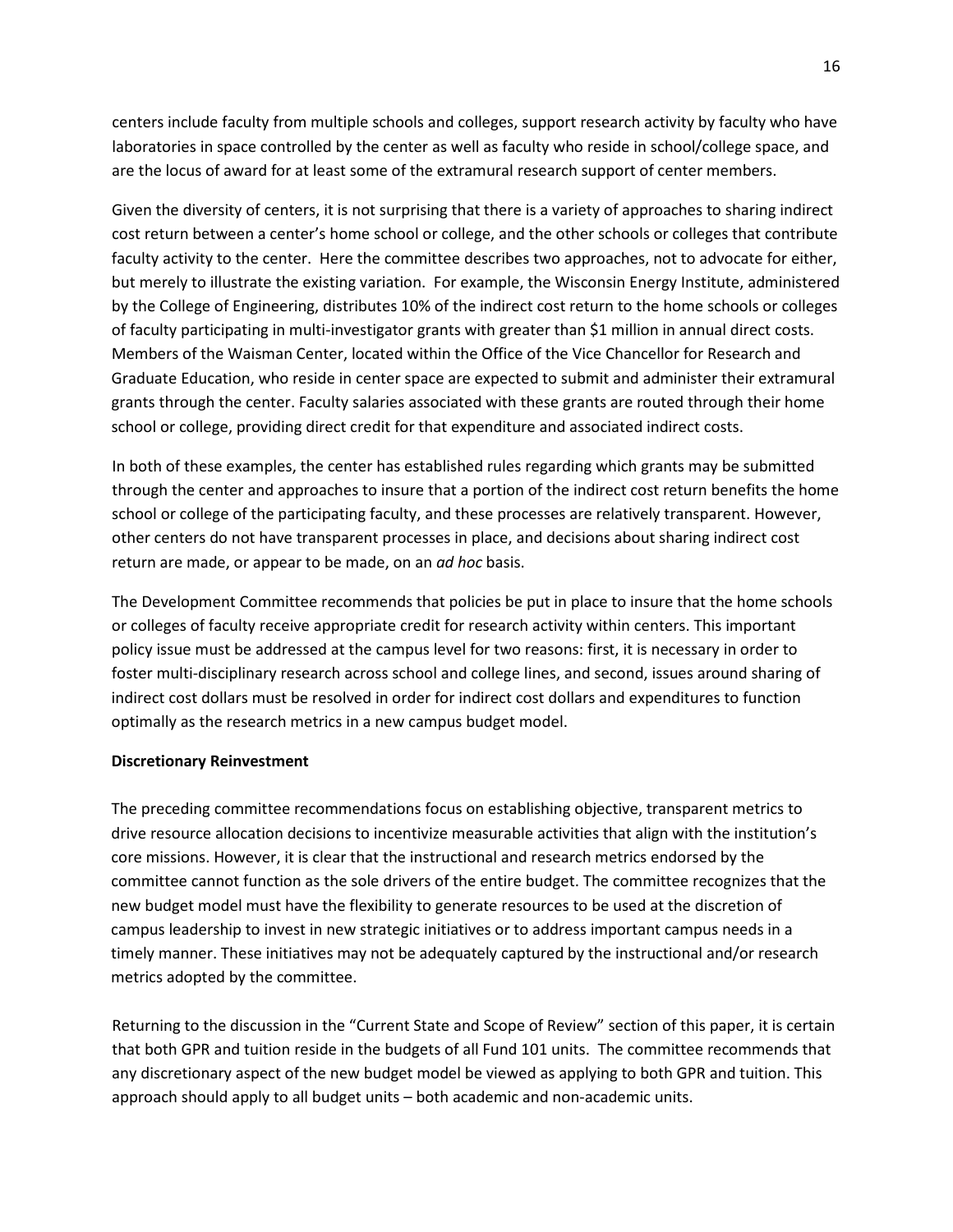## **Conclusion**

The Budget Model Development Committee reached strong consensus regarding the recommended instructional and research metrics presented in this report. The committee's recommendations are consistent with those presented in the Budget Model Review Committee January 2014 white paper and with the overarching goals of transparency and simplicity in a new campus budget model.

The committee's recommendations are:

- Instructional resources should be allocated to schools and colleges based on each unit's proportion of total credit hours provided. This provides a direct mechanism to support teaching activities. Eighty percent of the formula should be based on the Credits Follow Instructor metric.
- Additionally, instructional resources should be allocated to schools and colleges based on each unit's proportion of total students enrolled. This provides a direct mechanism to support advising and other student-support activities. Twenty percent of the formula for instructional resources should be based on the unit of enrollment metric.
- Recognizing both credit hours and units of enrollment may experience temporary volatility, the committee recommends that teaching resources be allocated on a two-year moving average, double weighting the most recent year.
- Indirect costs derived from research and sponsored programs remain a significant source of revenue that already follow an activity-related budget formula. The committee recommends expanding the formula to a broader set of funds. The indirect cost allocation formula should be shifted to a two-year moving average, with double weight on the most recent year, and the allocation should align with the annual budget cycle. Finally, each school and college's share of indirect costs should be based on the equal weighting of expenditures and indirect costs, providing an incentive for collecting full indirect charges on sponsored projects.

The metrics recommended for use in the allocation formulas are systematically available, reliable, and are collected for other operational purposes. While the committee acknowledges there will be a need for procedural and policy oversight during the transition to a new budget model, these recommendations are consistent with the goal of transparency and simplicity.

The committee notes there are a number of issues that deserve deeper examination. For example, despite detailed discussions, the committee decided that program-revenue based instruction and Summer Session should not be part of the allocation process at this time, but should be evaluated in the future.

Consistent with the Chancellor's charge, the committee affirms the notion that the budget model should not result in significant shifts in resource allocation across schools and colleges in the next several years. Rather, the intended goal is to move to a more transparent budget allocation system that influences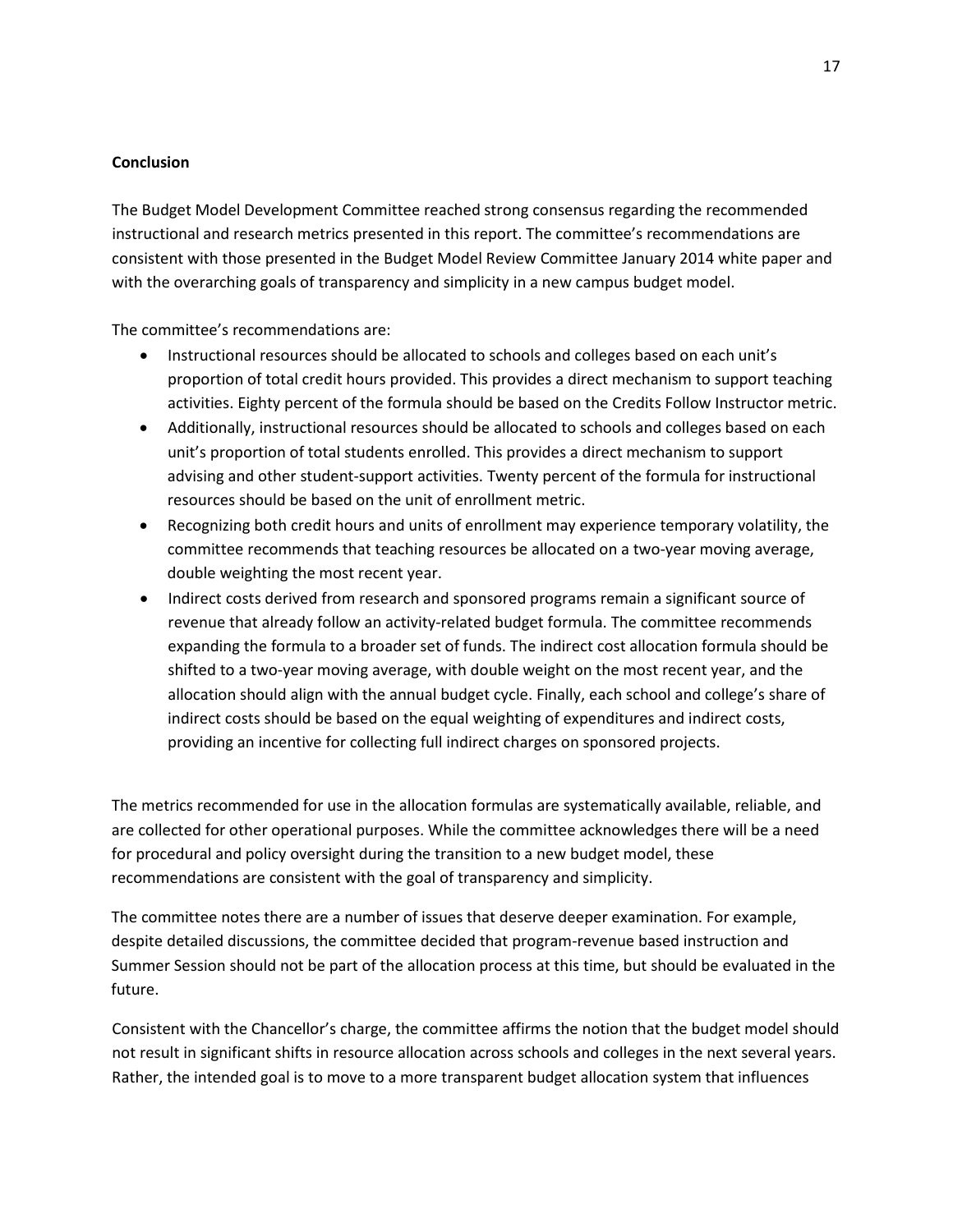future behavior and creates incentives for innovation and efficiency in three areas: delivering instruction, supporting student success, and engaging in world-class research.

The committee also recognizes that the new budget model must have flexibility to generate resources to be used at the discretion of campus leadership to invest in new strategic initiatives. The committee recommends that any discretionary aspect of the budget model apply to both GPR and tuition revenue and be applied to units as broadly as possible in a clear and transparent way.

Although the recommendations outlined here provide a solid foundation for the development of a new activity-driven budget model at UW-Madison, much work remains to be done. The committee looks forward to working with Chancellor Blank on sharing these recommendations with the UW-Madison community and leading a robust campus discussion before final decisions are made. The committee also recognizes the transition to the new model will generate a need for closer scrutiny of any unintended consequences of the model, including upholding quality measures and valued activities – such as outreach – not reflected in the model.

As the Budget Model Review Committee noted in its white paper, an effective financial management and budget model is essential for UW-Madison to achieve its mission and vision. The Development Committee is confident that the recommendations in this report lay the groundwork for a more transparent, coherent and sustainable budget plan that will meet the needs of the campus and state for years to come.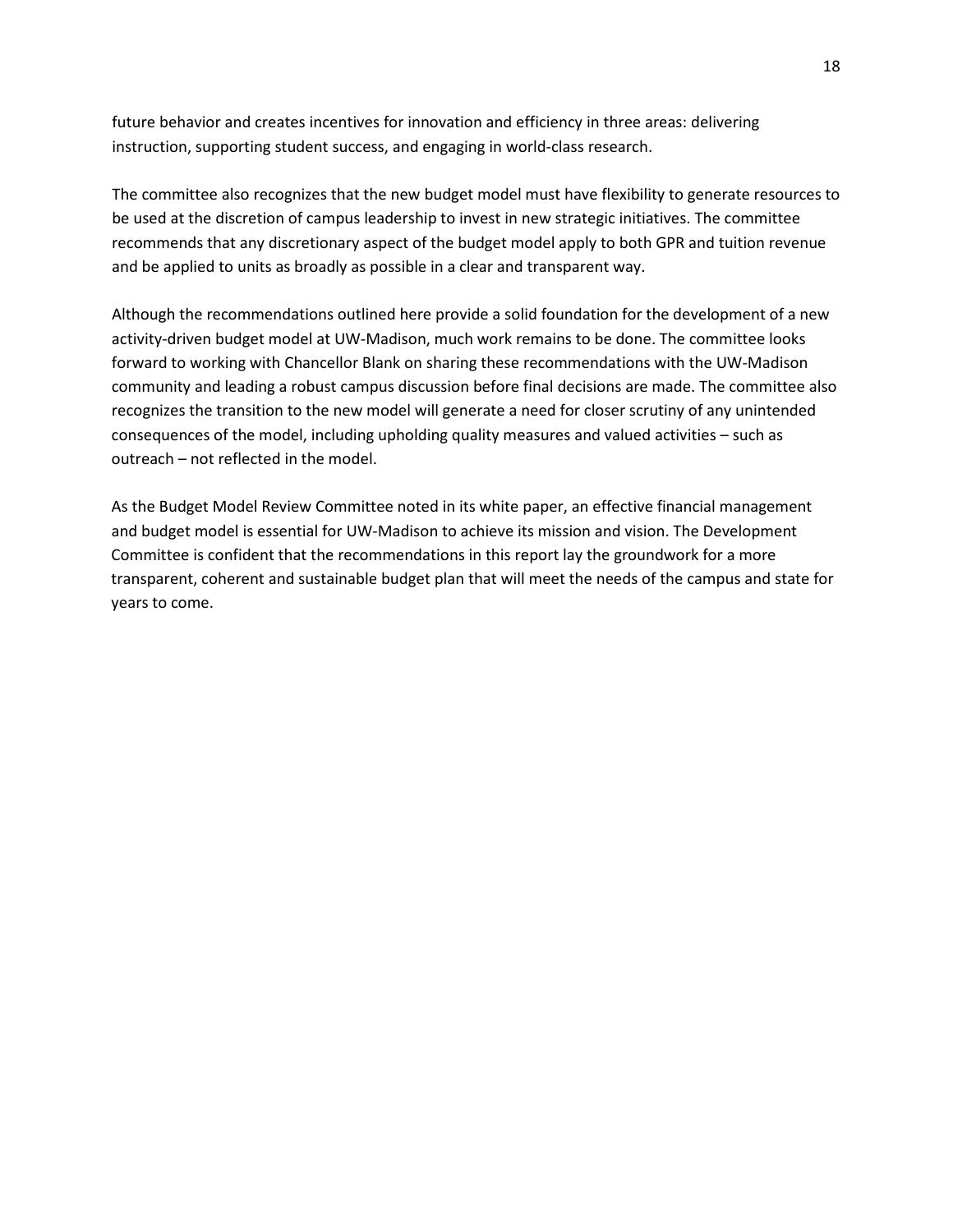## **Appendix 1: Budget Model Development Committee Charge Document**

## **March 13, 2014**

The University of Wisconsin-Madison has followed the same approach to the allocation of its base budget for more than 40 years, since UW System merger in 1972-73. At this critical juncture in UW-Madison's history, when we are faced with ongoing changes in our revenue streams and ongoing innovations in our educational and research programs, it is necessary for the institution to re-evaluate its budget practices. In January 2014, the Budget Model Review Committee of faculty, staff and students delivered a white paper establishing a case for change in our budget model, and recommended the Chancellor create and charge a cross-campus committee to conduct a more detailed review of budget allocation models that incentivize activity, develop a proposed model for UW-Madison and recommend action steps for transitioning to a new model. The Budget Model Development Committee is intended to continue this work.

Based on the recommendations of the Budget Model Review Committee, the Chancellor charges the Budget Model Development Committee to serve as an advisory group to her and the Vice Chancellor for Finance and Administration, working to develop options for a UW-Madison budget model that adheres to the following principles:

- (a) The budget allocation model should recognize, accommodate, and complement external fiscal parameters imposed by the State and the UW System Board of Regents;
- (b) The budget allocation model should align funding with the University's core missions of teaching, research, service, and outreach, creating incentives for the success of the university as a whole, and allowing for investment in new campus-wide initiatives;
- (c) A new budget allocation model should be part of a transparent budget development and allocation process;
- (d) The budget allocation model should support entrepreneurship and innovation that lead to outcomes that are consistent with campus strategy, and mission. Specifically, the budget allocation model should encourage growth in revenue;
- (e) The process for developing, implementing and evaluating a new budget allocation model should acknowledge the tradition of shared governance, recognizing the cultural differences across campus;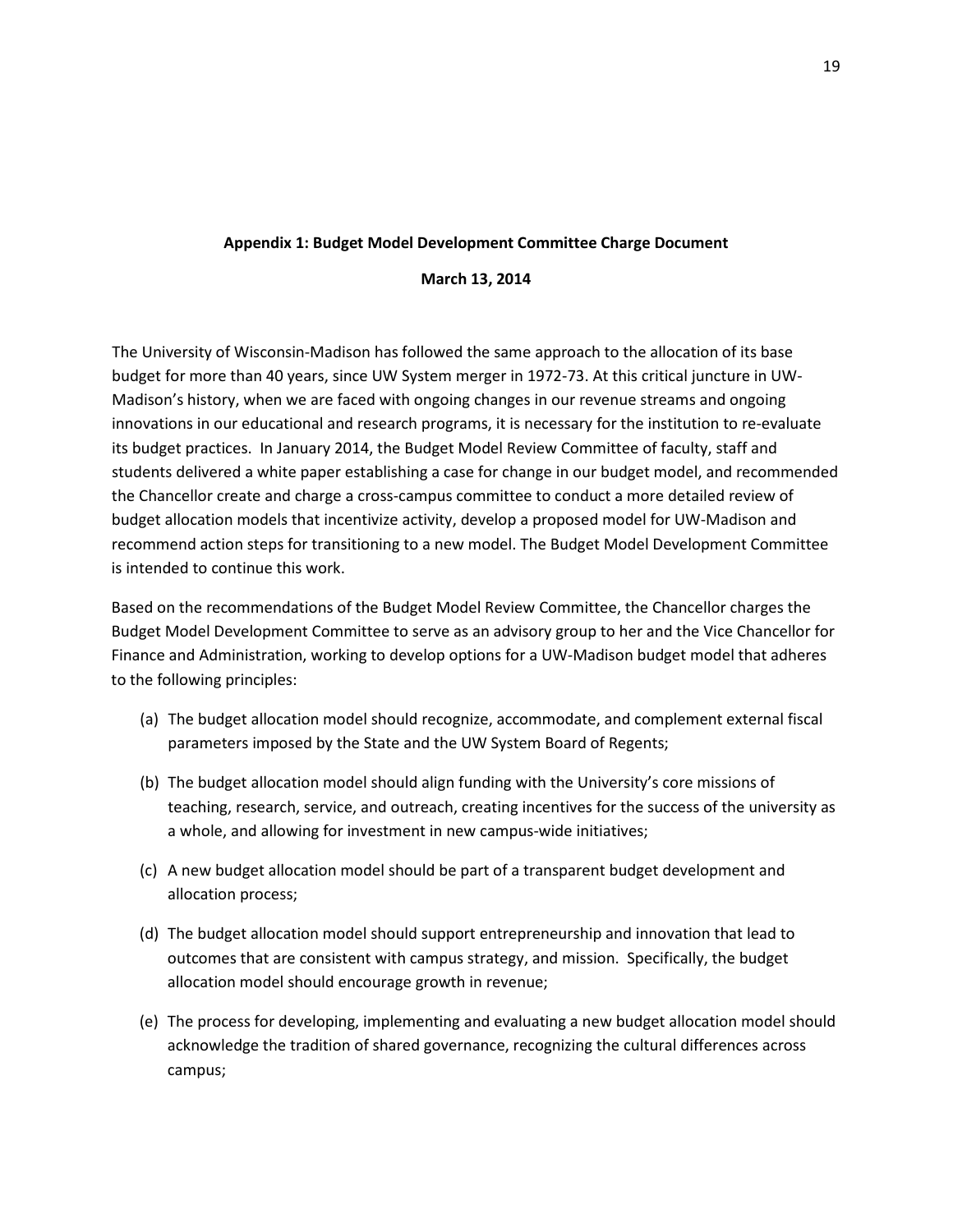- (f) The budget allocation model should allocate resources to schools, colleges, and campus-level units but not allocate resources within those schools, colleges and campus units. Deans and Directors remain the primary arbiters of school, college, and campus unit strategy;
- (g) The budget allocation model must ensure good stewardship of resources, align resources with activity, and be flexible, simple, transparent, and easily understood;
- (h) The new budget system and allocation model should provide the information necessary for sound decisions about the types, amounts, costs, and charges for research and educational programs, and provide sub-unit information that supports decentralized (school and college level) decision-making about instructional programs;
- (i) The budget allocation model should reflect institutional priorities and strategies. In addition to objective metrics, the budget allocation model should allow discretionary distribution of resources to support qualitative measures of success and respond to special needs and new opportunities;
- (j) The budget system and allocation model should provide information to encourage schools, colleges, and campus-level units to increase the quality and innovation of the education they provide. This can be accomplished by allowing units to retain a larger share of the tuition revenue they generate and allowing demand to influence other resource allocations;
- (k) The budget allocation model should be implemented in a way that avoids large or discontinuous shifts in allocations, recognizes the time horizons of existing commitments, and aligns with the pace of operational change;
- (l) Allocations should initially focus on tuition and federal indirect cost reimbursement, and allow for some discretionary funding to be held centrally. As recommended in the January 2014 Budget Model Review Committee white paper, the committee should take a prudent approach by initially focusing only on budget allocations based on measures of activity. The more complex issue of cost allocation for space, centralized services, utilities and other services can be addressed at a later stage of model development.

The tasks this committee should undertake include analysis and recommendations to the Chancellor regarding the following:

- Gather information from selected peer institutions that have transitioned to activity-driven budget models. This includes learning about their current models; understanding the challenges they faced during implementation; and describing the best practices that are aligned with UW-Madison's operating environment and with the guiding principles outlined above;
- Work with the Vice Chancellor for Finance and Administration to consider options for a proposed budget model for UW-Madison. This includes looking at the current distribution of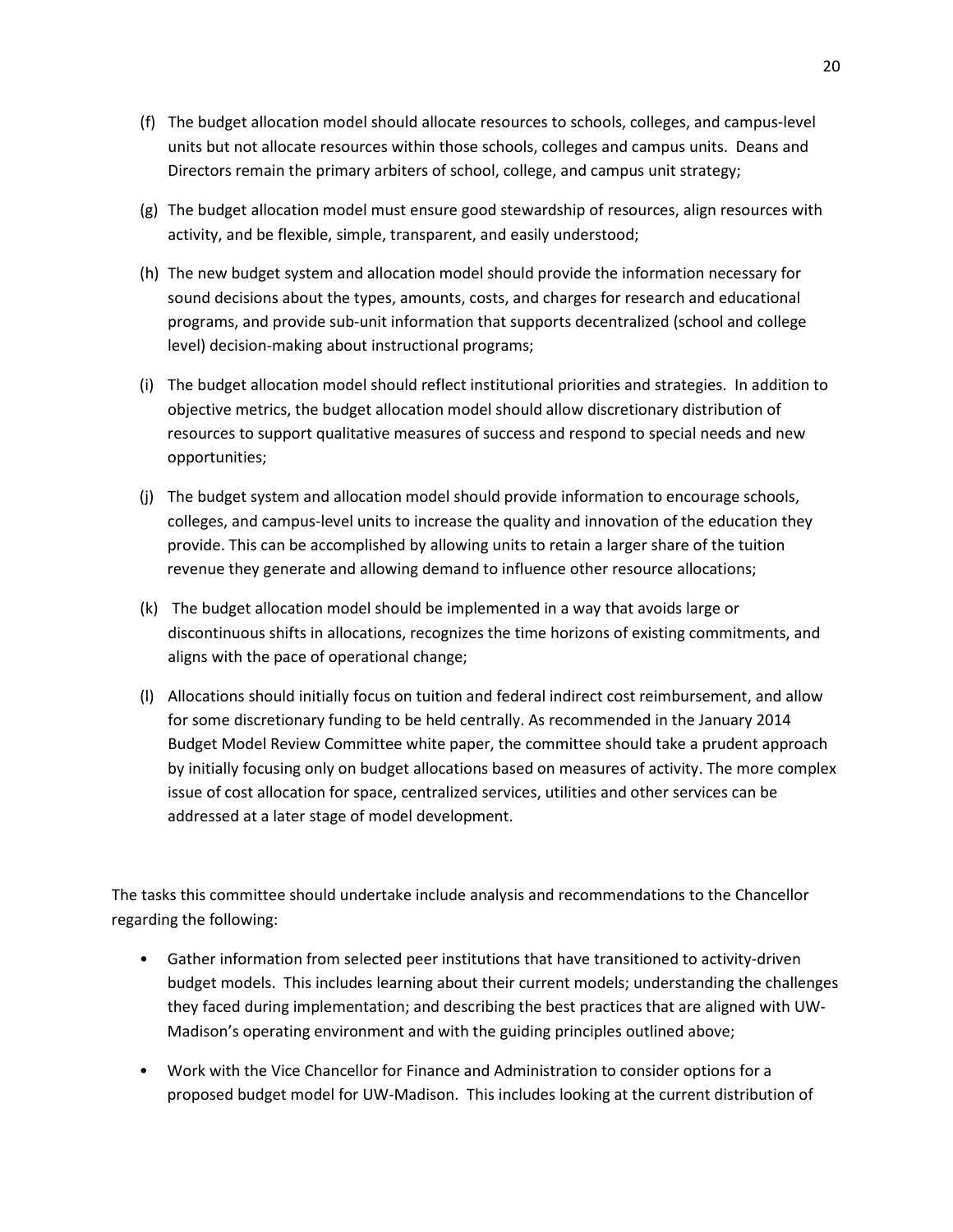resources; considering the metrics that should drive changes in resources over time; looking at the appropriate sharing of resources between revenue-generating units and support units; and all other topics which require consideration in the process of developing alternative budget models;

- Evaluate the data accessibility and technological requirements of alternative budget models;
- Consider appropriate ways to transition to a new budget model.

This Committee is an advisory committee to the Chancellor. The VCFA's office, working with this Committee, is expected to develop a detailed framework for a new budget model, and identify the key decisions which will have to be made to produce a final budget model. The breadth and experience of the Committee should make it an effective sounding board to discuss the campus needs and concerns that any new budget model must address. However, it is expected that at some point, once a framework is identified with a variety of options, there will need to be a broader conversations across campus with key stakeholder groups, consistent with the approach of the Budget Model Review Committee and the University's longstanding value of active campus input. The members of the Budget Model Development Committee are expected to be actively involved in these conversations about the new proposed framework with campus governance groups and other stakeholders.

Due to the timing of both UW System and State of Wisconsin budget development cycles, it is important the committee fulfill its charge by the Fall of 2014. The work of this committee will be the next critical step in helping the University create a holistic, coherent, and sustainable budget plan for future years.

The Committee will be chaired by Vice Chancellor Darrell Bazzell. Scott Hildebrand and Alice Gustafson will serve as committee staff. The work of the Committee will be supported by a technical working group including Tim Norris, Jocelyn Milner, and other subject matter experts as needed.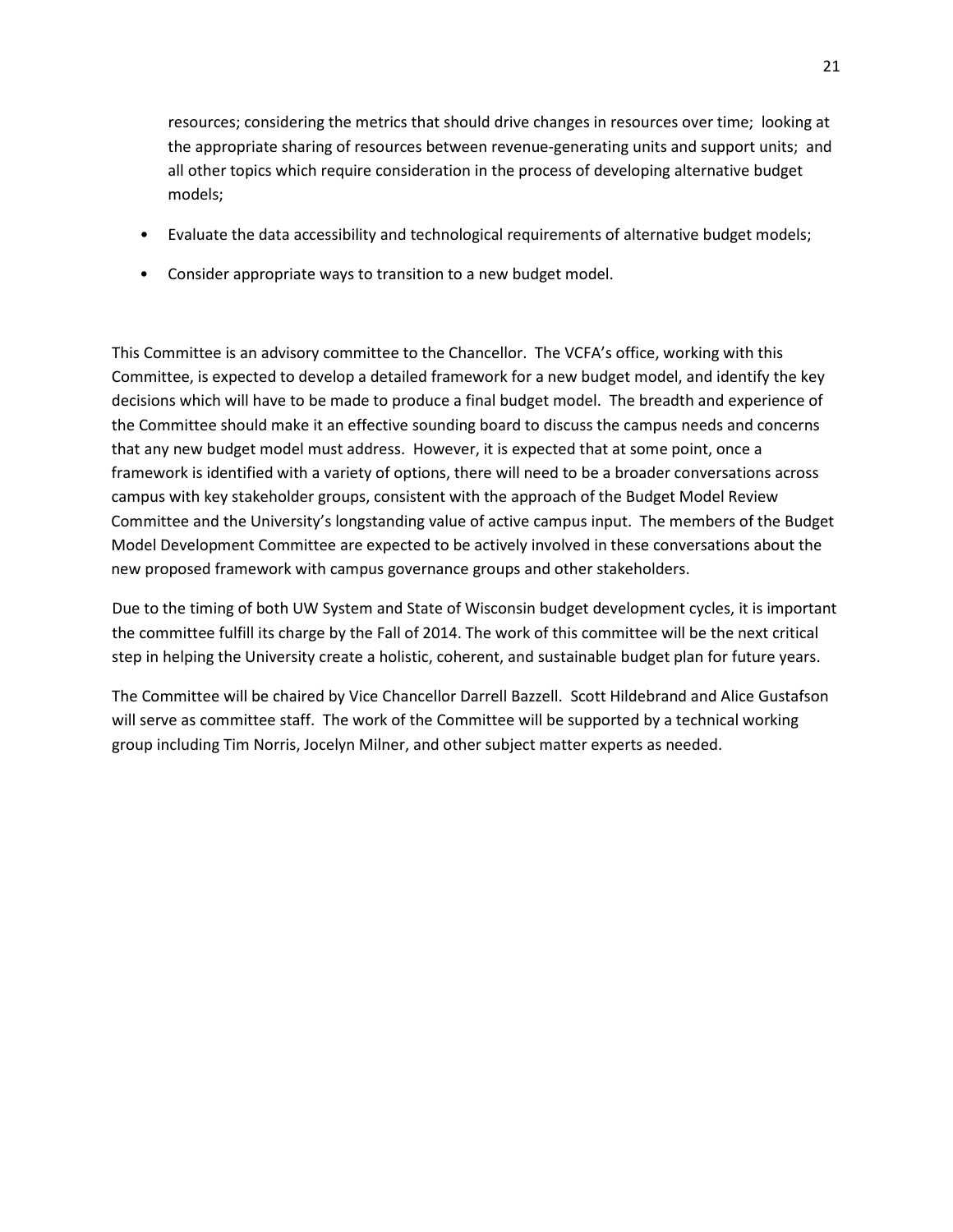| Last name   | First name                                    | Unit                                                                                              |
|-------------|-----------------------------------------------|---------------------------------------------------------------------------------------------------|
| Bazzell*    | Darrell                                       | Vice Chancellor for Finance and Administration                                                    |
| Collins     | Michael                                       | School of Human Ecology                                                                           |
| Corradini   | Michael                                       | College of Engineering                                                                            |
| Drinkwater* | Norman                                        | School of Medicine and Public Health                                                              |
| DuCharme    | Brett                                         | ASM student representative                                                                        |
| Goldman*    | Irwin                                         | College of Agricultural & Life Sciences                                                           |
| Gunther*    | Anne                                          | College of Letters and Science                                                                    |
| Hogan       | Camille                                       | School of Medicine and Public Health                                                              |
| $May*$      | Katharyn                                      | <b>School of Nursing</b>                                                                          |
| Meyerand    | Beth                                          | College of Engineering                                                                            |
| Montgomery  | James                                         | College of Letters and Science                                                                    |
| Mount       | Ken                                           | School of Medicine and Public Health                                                              |
| Scholz      | Karl                                          | College of Letters and Science                                                                    |
| VandenBosch | Kathryn                                       | College of Agricultural & Life Sciences                                                           |
| Wanner      | Anja                                          | College of Letters and Science                                                                    |
| Warfield*   | Terry                                         | <b>School of Business</b>                                                                         |
| Underwood*  | Julie                                         | School of Education                                                                               |
|             | * Member of the Budget Model Review Committee |                                                                                                   |
| Staff:      |                                               |                                                                                                   |
| Gustafson   | Alice                                         | Office of the Vice Chancellor for Finance and Administration -<br>Administrative Process Redesign |
| Hildebrand  | Scott                                         | Office of the Vice Chancellor for Finance and Administration                                      |
| Milner      | Jocelyn                                       | Academic Planning and Institutional Research                                                      |
| Norris      | Tim                                           | Office of the Vice Chancellor for Finance and Administration -<br>Madison Budget Office           |

## **Appendix 2: Committee Membership**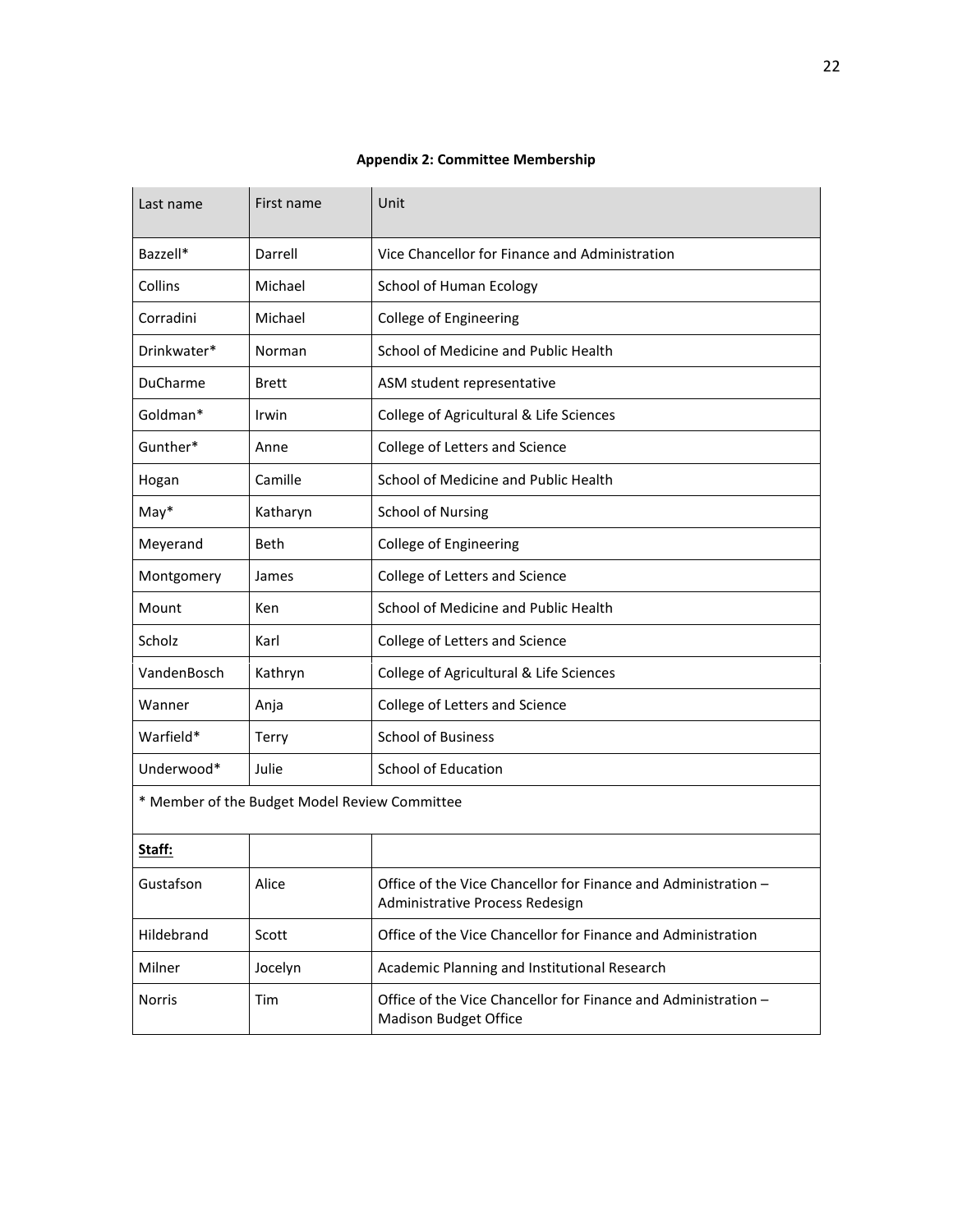## **Appendix 3: Budget Model Development Committee**

## **Ground Rules (April 2014)**

- While committee members were selected to provide their individual perspectives from across campus, each member understands and agrees to represent the collective interest of the university in final recommendations.
- Discussions should be inclusive, transparent, and inspire trust in one another and with other campus units.
- The perspective of each committee members will be valued and respected, and it will be assumed that differing points of view are not meant personally.
- To the extent possible, conflicts and issues should be discussed and resolved openly during committee meetings.
- Silence does not constitute the consent or dissent of a committee member; members are responsible for making their viewpoints known.
- Each member will commit to the timeline and approach decided by the committee.
- **•** Committee members are expected to complete their assigned tasks on time; if a member anticipates missing a deadline, it is that member's responsibility to alert the chair as early as possible.
- **•** "What's said in the room stays in the room" until the committee decides how and when to share it.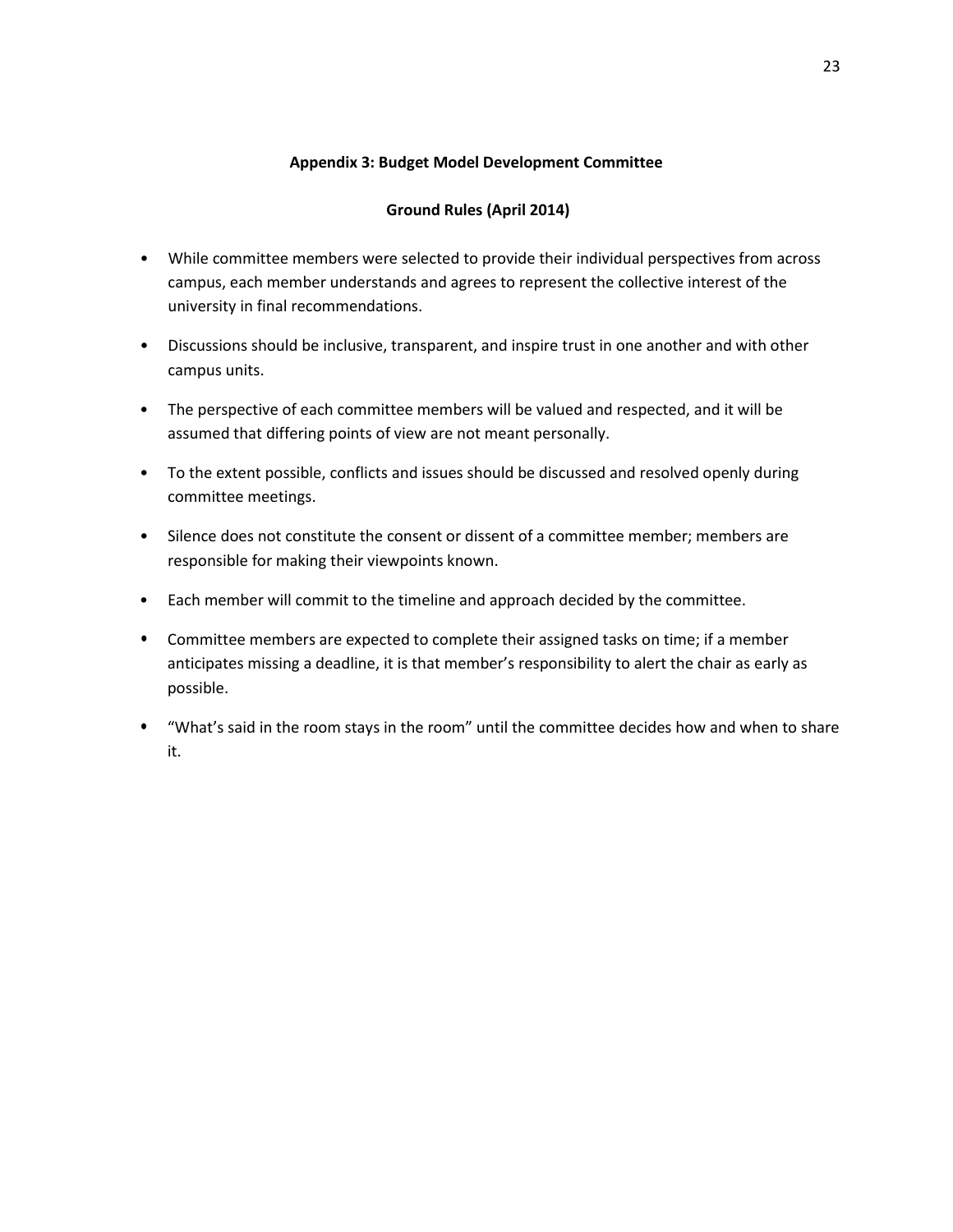## **Appendix 4: Notes from Values Discussion (Instructional Mission)**

## **May 28, 2014**

## Values

- One-on-one teaching and mentoring
- Teaching collaboration outside of one's department
- Undergraduate education more than graduate education
- Quality in instruction
- Respect diversity of programs and costs of delivery
- Supporting diverse students
- Providing a fundamental, strong education
- Happy, satisfied adults after graduation
- Balancing learning for exploration and general knowledge acquisition, and preparing for specific outcomes (e.g. careers)
- Supporting administration and advising efforts needed to run strong programs (may not map the same way as credit follows instructor)
- Stay within lanes on course offerings
- Doing a good job with all students (don't just do the easy job; do the hard job)
- Strategic focus for evaluating activities
- Flexibility for students
- Time to degree balanced with time for student exploration
- Value the excellence in all our missions on instruction. That is, great research and other scholarship contribute to an effective educational environment and strong programs. More simply, research matters to high-quality teaching and superior programs.
- Valuing our outreach/public service mission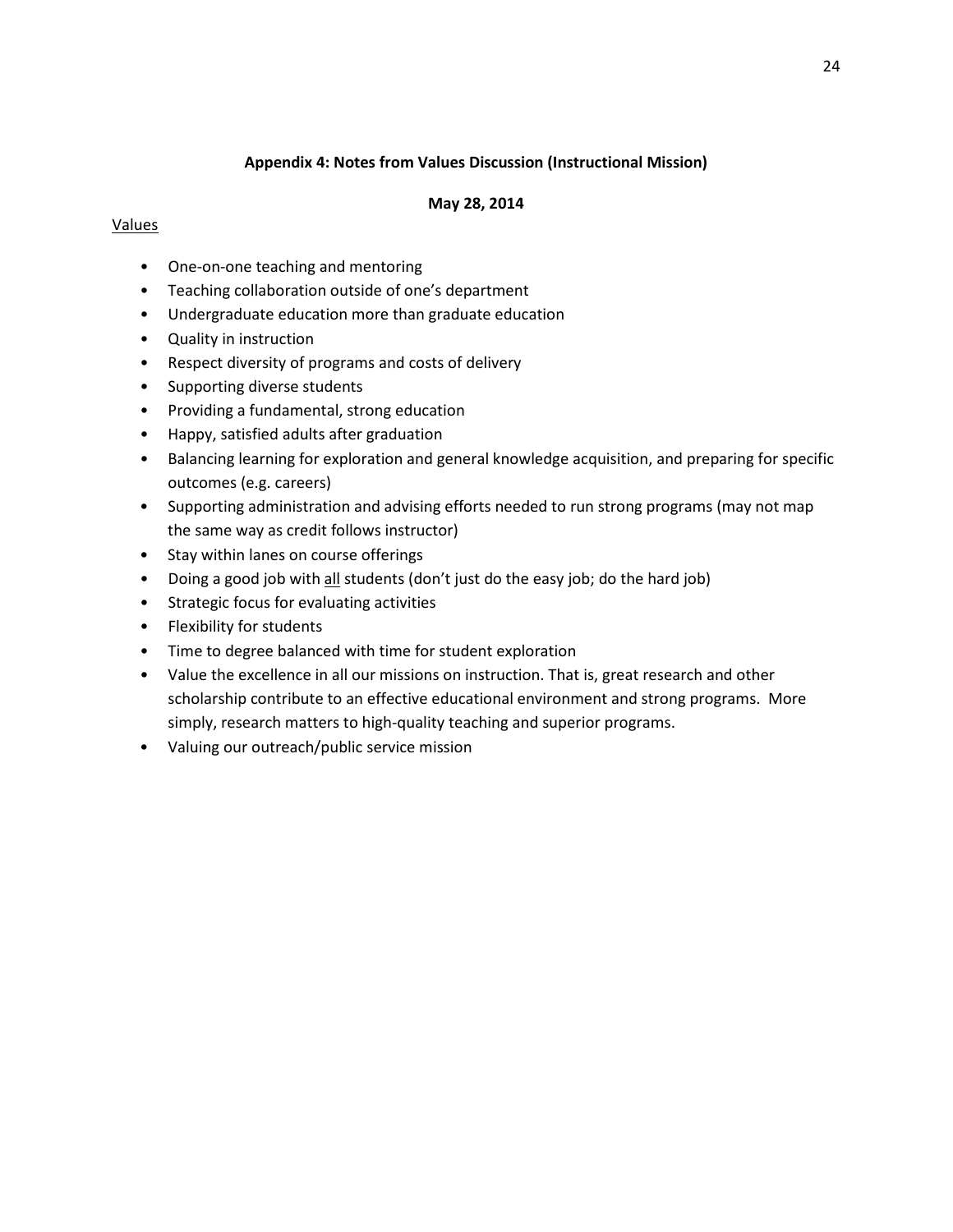## **Appendix 5: Potential Metrics for the Unit of Enrollment**

## Primary Academic Group (PAG)

Each degree-seeking student has a single primary academic group. It is the school/college of their degree and is responsible for academic policies and coordination of academic and student services for students in the PAG, including academic advising. Each student is enrolled in a single degree; the primary academic group (PAG) is the school/college that serves as the academic home of a student's degree program.

(There are a small number of graduate/clinical doctorate students who pursue two degrees simultaneously; such students will have a PAG that is set by semester based on the degree that they are primarily pursuing that semester).

- Undergraduates choose their degree (thus PAG) and degree choice is connected with major choice. Students in cross-college majors such as Biology elect to pursue a bachelor's degree in either L&S or CALS.
- Students who choose certain majors will be assigned to the PAG of that major's degree program because the degree for the major is highly structured and must adhere to certain requirements: Bachelor of Science in Nursing, Bachelor of Social Work, degrees in Engineering. A student may do an "additional major" in different degree (may be in different or same PAG).
- Graduate and professional students are admitted directly to a specific program/major and their primary academic group (PAG) is that of their program. For graduate students in a cross-college program, their PAG is (generally) that of their major professor.

## Academic Group-Major FTE (MAG)

Students are enrolled in majors (academic plans), each of which has a home school/college (academic group). Each student is assigned a total FTE of 1.00 (because they only pay tuition once) and that FTE can be allocated on the basis of major enrollments. Imagine a simple allocation by dividing 1.00 FTE by the number of majors a student is enrolled in. For a student with two majors, each major would count as 0.5 FTE. For a student with three majors each major is counted as 0.33 FTE. In this illustration each major is given the same weight but a different weighting scheme could be devised.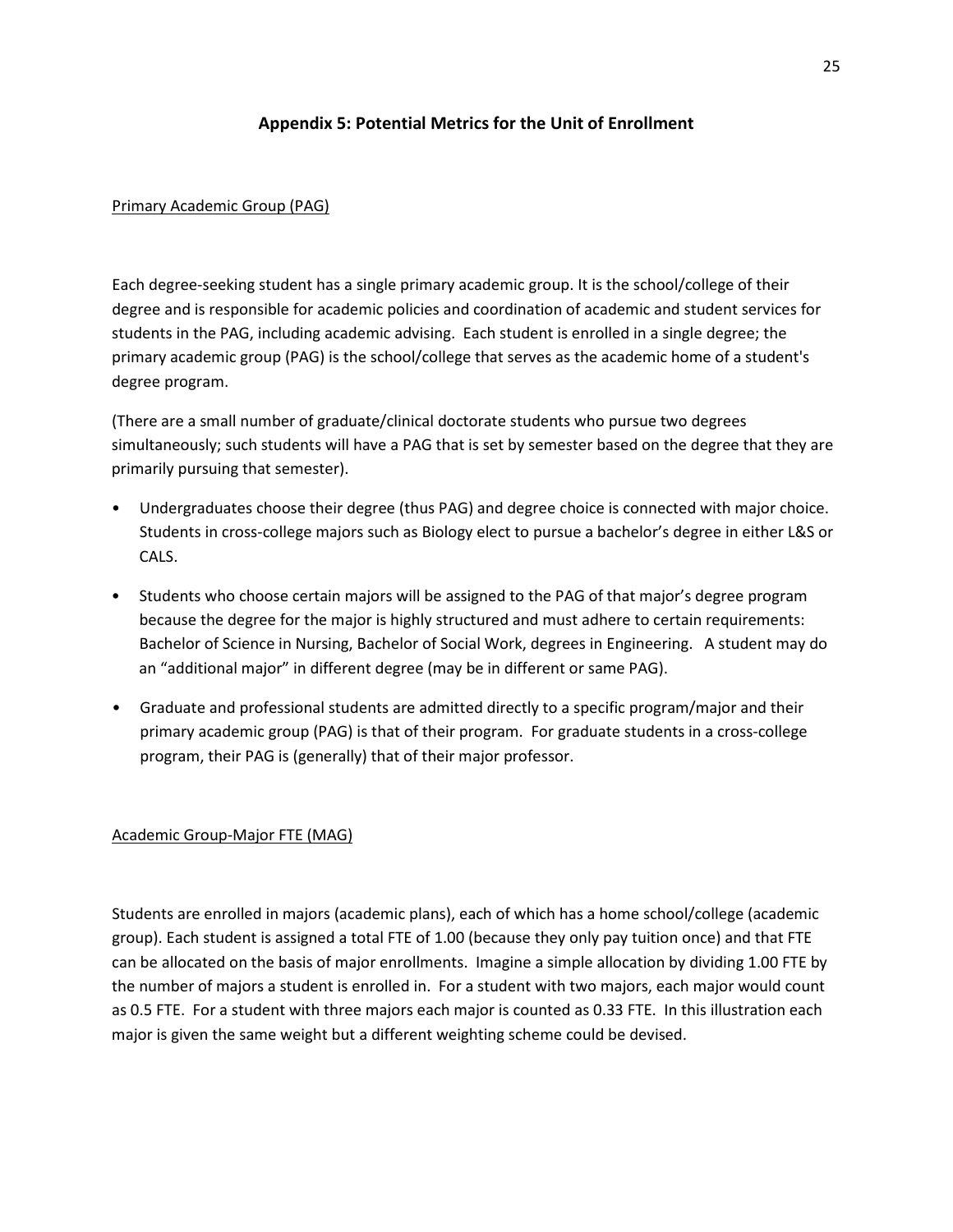- Enrollment in a major depends on a student taking an action to declare that major. Some majors require an application and have competitive admission. Some majors only require good academic standing.
- Some students may be working on a major without declaring it 37% of enrolled undergraduates are undeclared. These students are enrolled in a degree and would be allocated 1.0FTE to their PAG.
- Undergraduates sometimes enroll in multiple majors at the same time 13% of enrolled undergraduates in Fall 2013 (3,921 of 29,504).
- Usually the multiple major combinations are within a single PAG. Only 3.3% (980 of 29,504) of undergraduates enrolled in majors in different schools/colleges.
- A Political Science major would have 1.0 FTE allocated to L&S because they have one L&S major.
- A Biology major would have 1.0 FTE allocated to either CALS or L&S depending on whether they had chosen to pursue a CALS BS degree or an L&S BS degree.
- A BBA student with majors in Business: Management and Business: Marketing would be allocated 0.5 FTE in each major, and that would sum to 1.0 FTE allocated to the School of Business.
- A Bachelor of Social Work major with an additional major in Sociology would be allocated 0.5 FTE to each major, and would be allocated 1.0FTE in L&S because both majors are in L&S.
- A Nursing major with a major in Spanish would be allocated 0.5FTE in Nursing and 0.5FTE in L&S.
- A PhD student in Cellular and Molecular Biology would be assigned to CALS, L&S or MED based on the home of the major professor.

## Academic Group-Major/Certificate FTE (MAG-C)

This enrollment metric would be similar to MAG except that the calculation would also take into account a student's enrollment in a certificate program. Like majors, certificates are academic plans and are assigned to a school/college (and department). Certificate policy indicates certificates are secondary to majors. As for MAG, a student's 1.0 FTE enrollment could be allocated to the on the basis of an FTE split by major and certificate enrollment. Imagine a simple allocation method in which the 1.00 FTE is divided by the number of majors plus certificates. For example, for a student with two majors and one certificate, each would be counted as 0.33 FTE. In this illustration each major and certificate is given the same weight but a different weighting scheme could be devised.

• Enrollment in a certificate depends on a student taking an action to declare that certificate, and the certificate program staff also must notify the Office of the Registrar. There is inconsistency in practice across campus on recording enrollment in a certificate. Consequently, enrollment counts in certificate programs may be an underestimate of the number of students who consider themselves active in a certificate.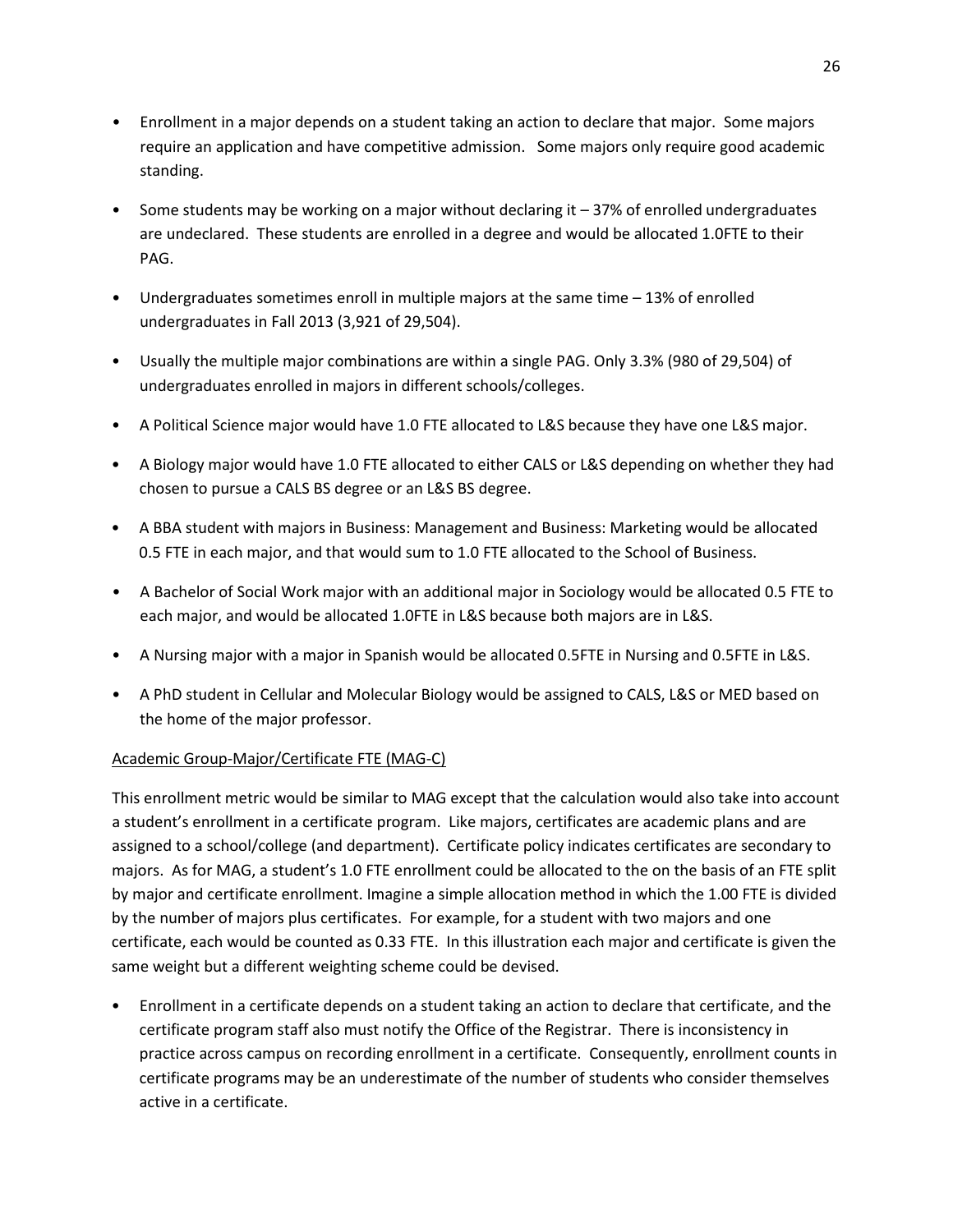- Certificates are linked to the level of the student (undergraduate certificates are only for undergraduates) but they are not linked to the degree or major of the student. For example, Engineering undergraduates can do a Certificate in Math.
- Like majors, some certificates require an application and have requirements for admission beyond admission to the university; some have minimal requirements for admission.
- Credits for a major are 30 or more; certificates are usually 12-18 credits.
- Undergraduates can be enrolled in a certificate and no major, or a major and no certificate. (They still all have a degree and a Primary Academic Group.)
- A Political Science major who is also enrolled in the Certificate in Business would have 0.5 FTE allocated to L&S and 0.5 FTE allocated to the School of Business.
- A Bachelor of Social Work major with a Certificate in Gender and Women's Studies would be allocated 0.5 FTE for each and would be assigned 1.0FTE in L&S because both the major and certificate are in L&S.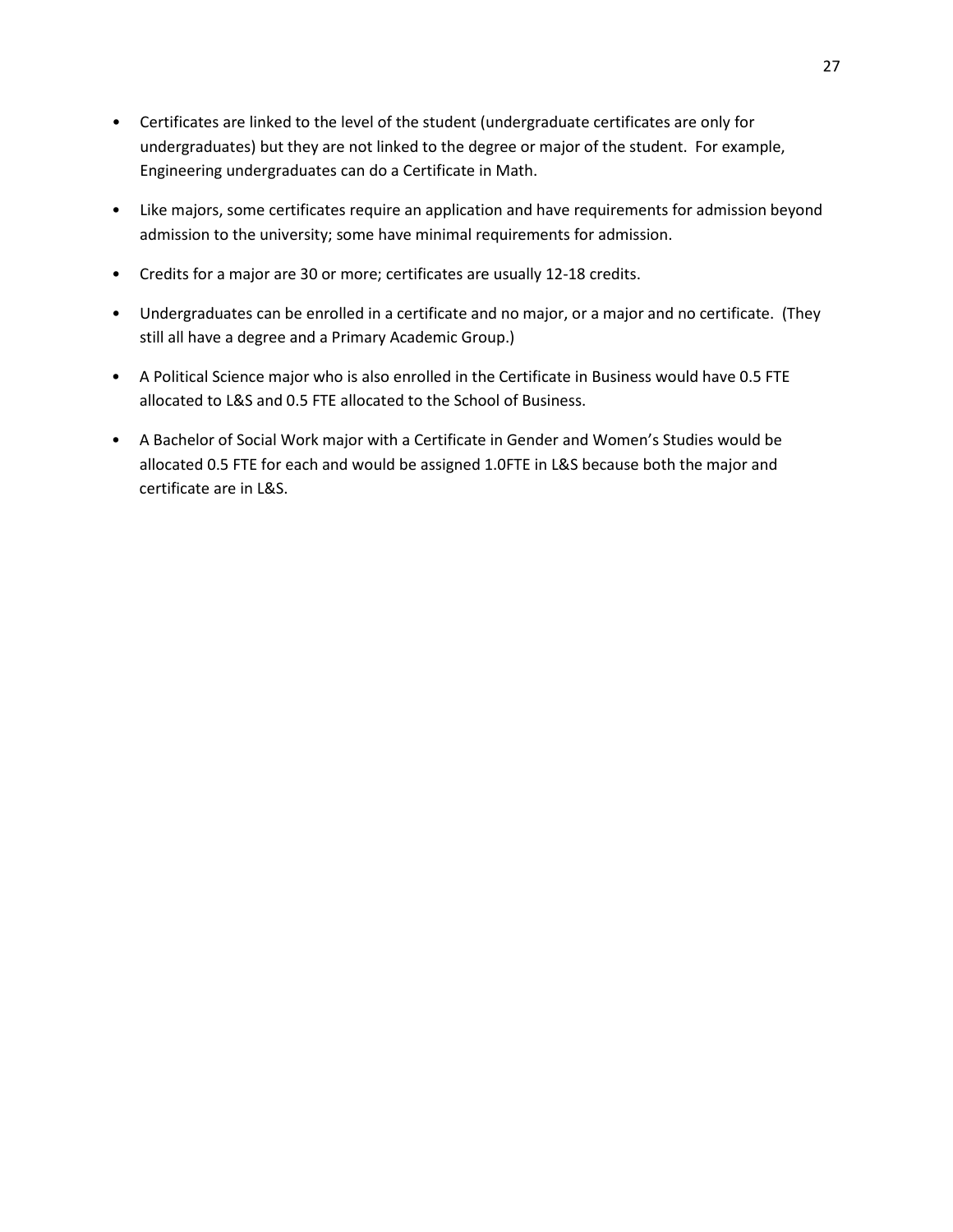## **Appendix 6: Potential Metrics for Unit of Instruction**

## Credits Follow Department (CFD)

In this method, course credits are attributed to an academic unit based on that unit's "ownership" of a curricular subject. For example the Department of Botany (A4813) is the "owner" of the Subject of Botany (208). Under this approach, the student credit hours in all Botany courses "belong" to A4813, without regard to who is teaching the Botany course sections. In the case of cross-listed courses, the credits of students who registered for the course under the Botany listing belong to A4813, while the credits of students who registered for the course under one of the cross-listed subjects belong to the other departments.

## Credits Follow Instructor (CFI)

Under the Credits Follow the Instructor (CFI) method, student credit hours are attributed to the academic unit that pays the salary of the instructor of record. Details of the algorithm used for CFI are provided at the end of the appendix.

## How these metrics stack up against some of the features of a good metric:

- CFI is more relevant for budget considerations and for moving money around.
- Both metrics are based on data sets that are developed for and driven by other uses (primarily communicating to students about the schedule of classes.)
- Data are stored in ISIS; doesn't depend on shadow-systems.
- CFD and CFI both depend on departments/instructional units following standards for use of credits in the schedule of classes.
- CFI depends on accurate documentation of instructor-of-record by instructional units.
- Disincentive for "gaming" with CFI comes from requirement to pay instructor; may incentivize use of lower paid instructional staff.
- The curriculum has governance and process controls that have to be met and also reduce "gaming".
- CFI supports the value of cross-unit exchange of instructional support.
- CFD and CFI are both conceptually simple to explain; CFI has a complicated underlying algorithm.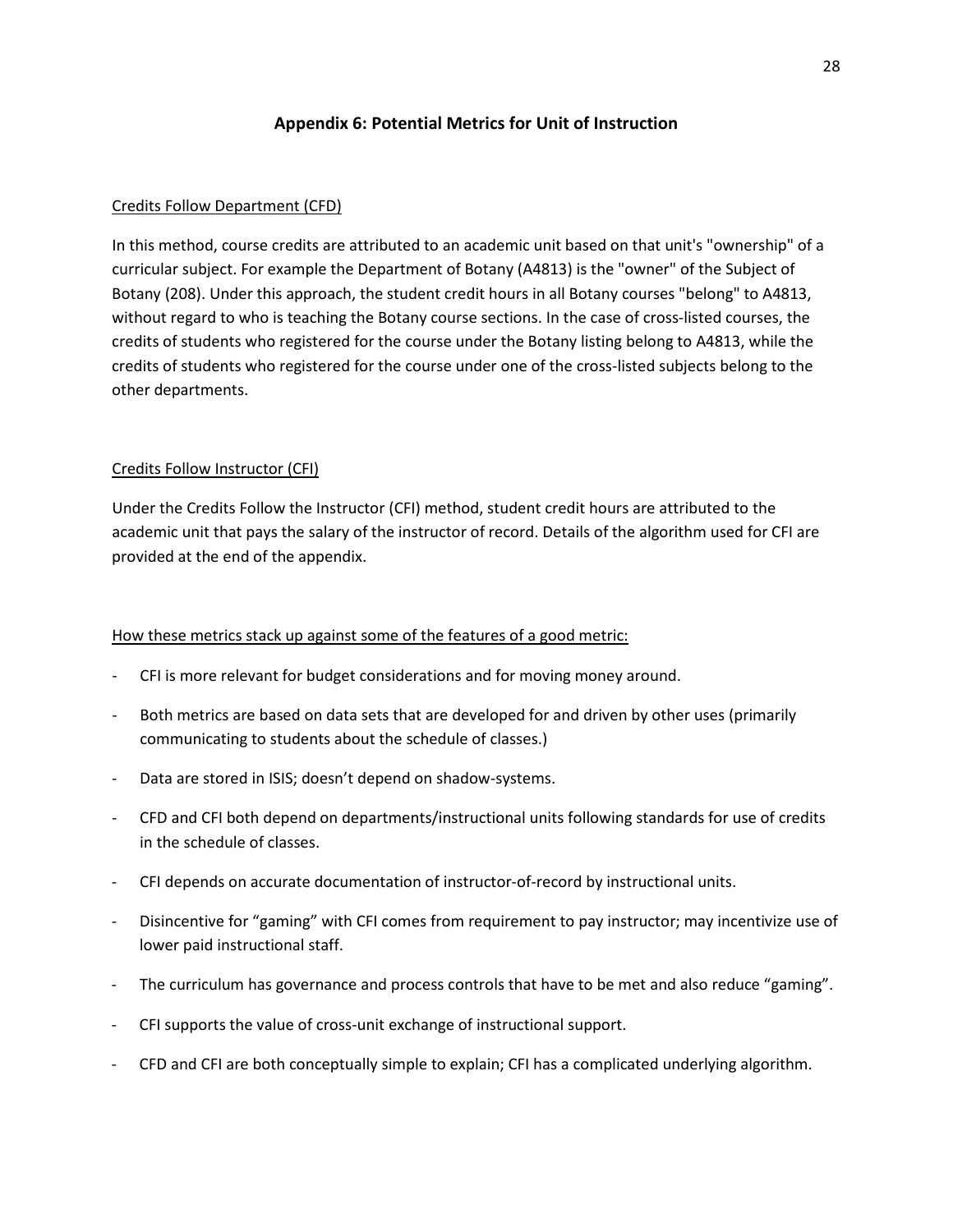# The A,B,Cs of Credits Follow the Instructor (CFI)

This is an overview of the components of the Credits Follow the Instructor (CFI for short) data system, an important tool for instructional analytics at UW-Madison coordinated by Academic Planning and Institutional Research. In CFI, key academic output metrics such as number of credits and courses are tied to a funding academic unit. CFI can be used to produce analytics such as credits and sections per instructor and department. These metrics can be used to inform funding decisions, budget adjustments or to assess instructional productivity. Credits Follow the Instructor is a complicated data system with several components, explained in the following sections.

# A. Identify Courses and Section Instructors

CFI includes all courses taught in either the Fall or Spring semester of a given year if at least one student is enrolled on the 10<sup>th</sup> day of class (the official census date). The named instructor(s) of each course section are identified from the official listing of courses maintained by the Registrar based on information provided by departmental curricular representatives when the schedule of classes is prepared.

# B. Identify Instructor Instructional Appointments

The October (for fall courses) and March (for spring courses) payrolls are used to identify the departments that are paying the instructor of each course section. CFI identifies all departments that are paying course instructors with instructional funds (program 2) because this is where instructional activity is expected. Credits do not "follow" instructors to departments that are paying instructors to perform other functions such as research, public service, or administration.

## C. Convert Course Credits to Section Credits

Normally, course credits are only attributed to the graded (primary) course section. In a course with multiple sections (i.e. lecture and discussion and/or lab), the total course credits

need to be divided among sections so that the credits can "follow" the instructor of each section. The total instructional time in each section (in minutes) and a weighting factor (used for all course sections) for the type of section (a lecture carries more weight than a discussion) both combine to determine how the credits are divided. The example below uses Chemistry 103 as an example. Chemistry 103 has three 50 minute lectures (150 minutes), two 50 minute discussions (100 minutes), and one 180 minute lab per week.

|                         | Chemistry 103 Course Sections |             |     |              |
|-------------------------|-------------------------------|-------------|-----|--------------|
|                         | <b>Lecture</b>                | <b>Disc</b> | Lab | <b>Total</b> |
| A. Starting Credits     | Δ                             | $\Omega$    |     | 4            |
| <b>B. Class Minutes</b> | 150                           | 100         | 180 | 430.         |

## **Chemistry 103 Course Sections**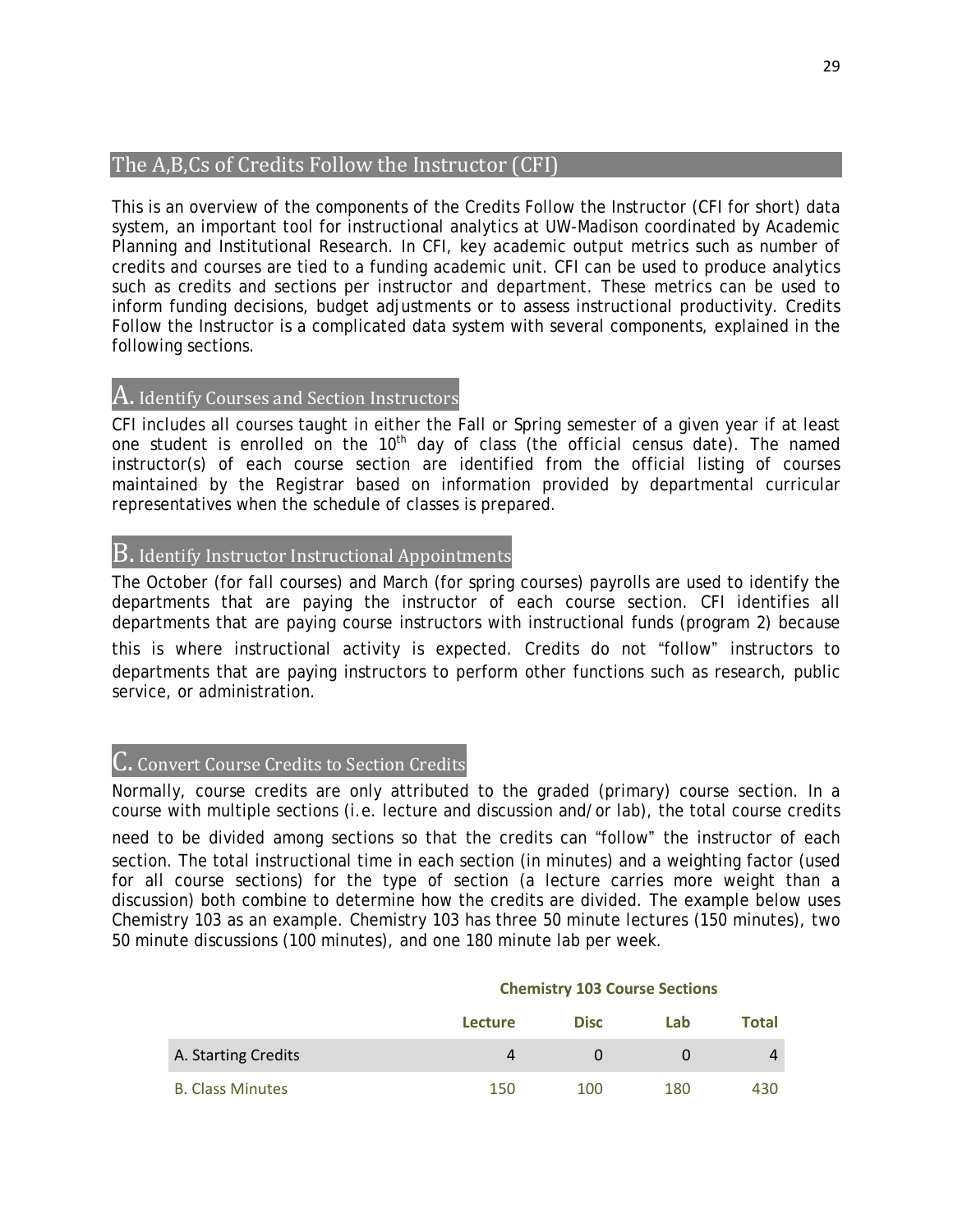| C. Section Weighting                       | 1.00  | 0.67  | 0.40  |       |
|--------------------------------------------|-------|-------|-------|-------|
| $D. B \times C$                            | 150   | 67    | 72    | 289   |
| E. Ending Credits<br>(D/D Total x A Total) | 2.076 | 0.927 | 0.997 | 4.000 |

In this example, 2.076 credits per student enrolled would "follow" the lecture instructor, 0.927 credits per student enrolled would follow the laboratory instructor, and 0.997 credits per enrolled student would follow the discussion instructor.

## D. Identify Instructional Department Homes

Instructional departments are the homes to tenure-track faculty or the curricular home of a curricular subject listing. Credits can only "follow" instructors to instructional departments.

# E. Allocate Section Credits to Instructional Departments

Once all the semester courses and sections, instructors and instructional appointments, and instructional departments have been identified and the course credits have been converted to section credits, these variables are used to allocate credits to departments based on the funding of the section instructor.

Because of the complexity of departmental appointments and funding, CFI has "rules" that determine how credits are allocated. The ultimate goal is to idenfiy which department keeps the "following" credits. When multiple options exist then these rules help determine the most likely department funding the instructor. Following are the most common examples of credit allocation rules.

| If the section instructor has an instructional<br>appointment and is paid by                                                         | Then the section credits "follow" to                                                                                |
|--------------------------------------------------------------------------------------------------------------------------------------|---------------------------------------------------------------------------------------------------------------------|
| 1. One and only one instructional department                                                                                         | That instructional department                                                                                       |
| 2. Multiple instructional departments AND<br>one of them is the departmental home of the<br>course                                   | The instructional department that is the<br>departmental home of the course                                         |
| 3. Multiple instructional departments AND<br>more than one of them is the departmental<br>home of the course (a cross-listed course) | Each instructional department home,<br>prorated by the FTE of the instructor's<br>appointments in those departments |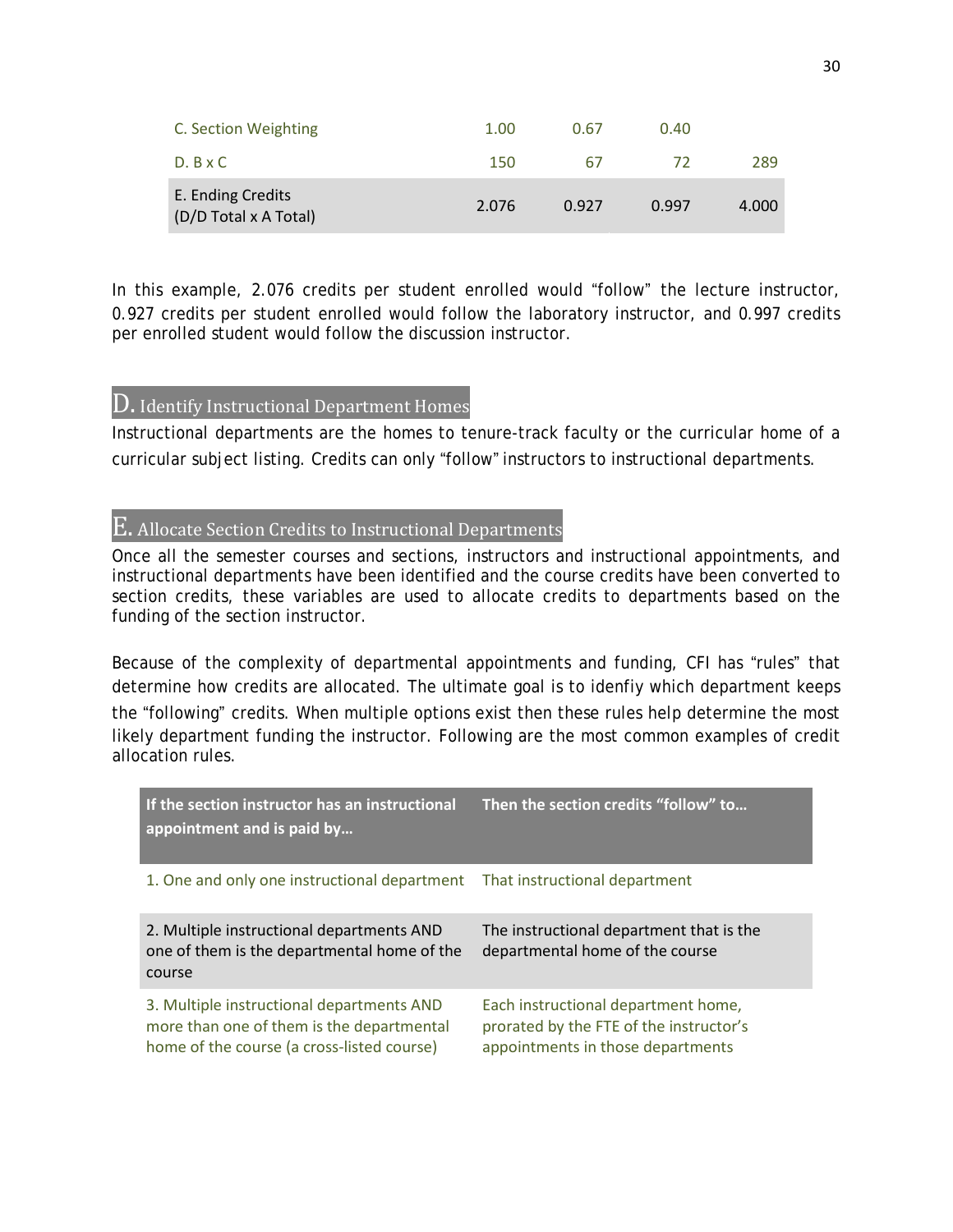| 4. Multiple instructional departments AND                                                | Each instructional department, prorated by                                                                      |
|------------------------------------------------------------------------------------------|-----------------------------------------------------------------------------------------------------------------|
| none of them is the departmental home of                                                 | the FTE of the instructor's appointments in                                                                     |
| the course                                                                               | those departments                                                                                               |
| 5. One instructional department that is not                                              | The instructional department paying the                                                                         |
| the departmental home of the course                                                      | instructor                                                                                                      |
| 6. Multiple instructional departments and<br>none is the departmental home of the course | The instructional departments paying the<br>instructor, prorated by the FTE of the<br>instructor's appointments |

If an instructor lacks an instructional appointment in an instructional department then the instructor's credits stay with the departmental home of the course. If the course is listed under multiple curricular subjects, the course department homes share the credits in equal shares. When sections have multiple instructors, the section credits are divided evenly between them and then allocated using the methodology above.

Although CFI is primarily used to allocate section credits to instructors and their instructional department funding, CFI can also be used to allocate section counts. To allocate sections to instructors and instructional departments we divide sections into parts (if necessary) based on

the proportion of total course credits "following" the instructor to instructional departments.

For example, if two professors co-teach a course and 60% of the credits "follow" one instructor

and 40% of the credits "follow" the other, then one instructor would get credit for .6 sections and the other instructor would get credit for .4 sections.

For questions about CFI or curricular analytics, contact: Academic Planning and Institutional Research, Clare Huhn, clhuhn@wisc.edu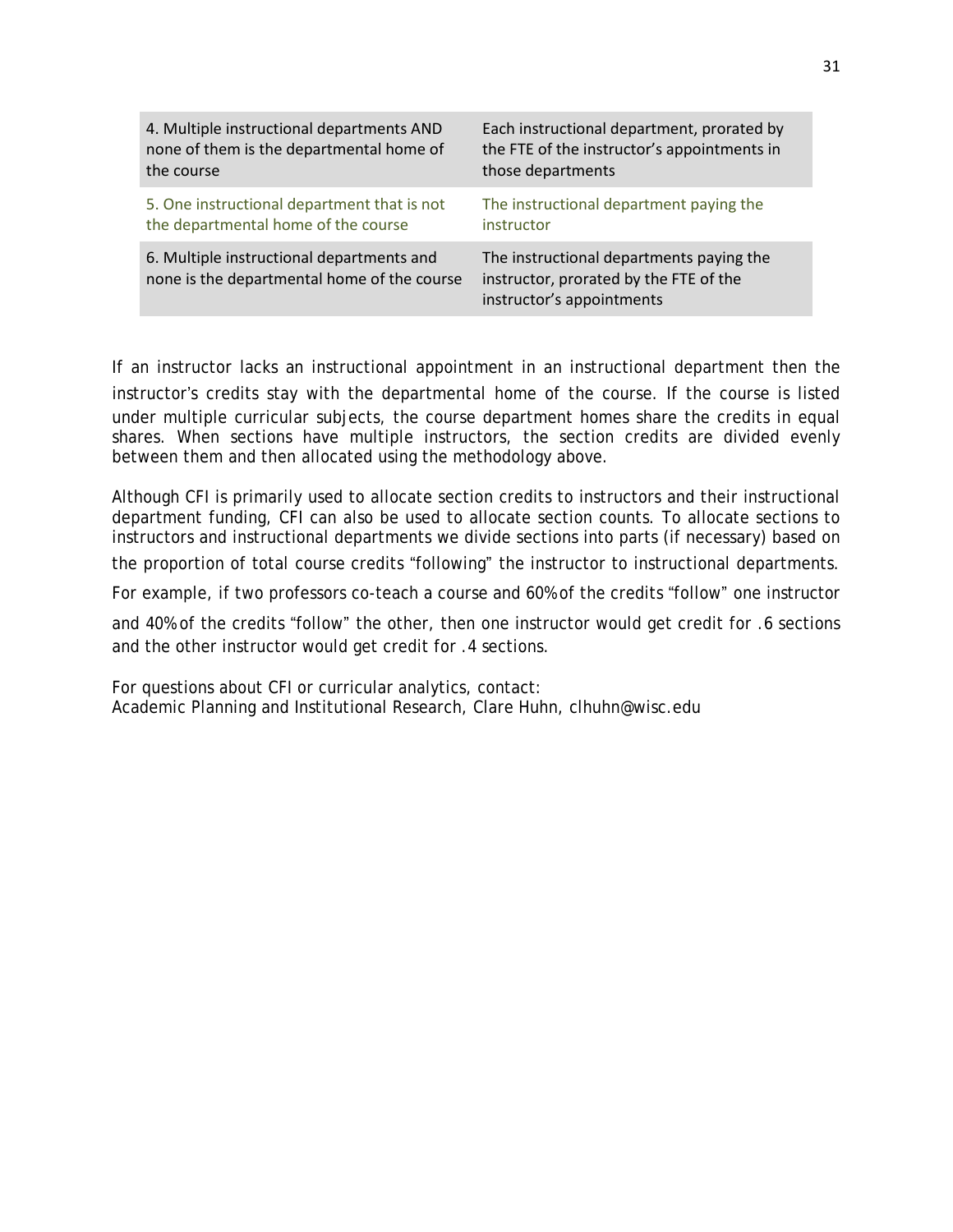# **CFI EXAMPLES**

| Section instructor paid<br>appointment status                                                                                                                                         | The credits are<br>assigned :                                                                                          | <b>Example</b>                                                                                                                                                                                                                                                                                                                                                                       | <b>Share</b> |
|---------------------------------------------------------------------------------------------------------------------------------------------------------------------------------------|------------------------------------------------------------------------------------------------------------------------|--------------------------------------------------------------------------------------------------------------------------------------------------------------------------------------------------------------------------------------------------------------------------------------------------------------------------------------------------------------------------------------|--------------|
| 1. ONE instructional paid<br>appointment in ONE<br>instructional unit                                                                                                                 | to the one<br>instructional unit<br>that pays the<br>instructor                                                        | Faculty member with a sole paid appointment in<br>Philosophy, paid on instructional funds.<br>All credits taught go to Philosophy                                                                                                                                                                                                                                                    | 76%          |
| 2. MULTIPLE instructional paid<br>appointments in MULTIPLE<br>instructional units<br><b>AND</b><br>ONE of the units owns the<br>course offering                                       | to the one<br>instructional unit<br>that owns the<br>course.                                                           | Faculty member has paid appointments in both<br>in Philosophy and Math.<br>Teaches a Math course.<br>All credit goes to Math.                                                                                                                                                                                                                                                        | 3%           |
| 3. MULTIPLE paid instructional<br>appointments in MULTIPLE<br>instructional units<br><b>AND</b><br>MORE THAN ONE of the paying<br>units has ownership of the<br>course (cross-listed) | shared between<br>the units that pay<br>and have ownership<br>of the course based<br>on FTE split of the<br>instructor | Faculty member has paid appointments 50% in<br>both in Philosophy and Math.<br>Teaches a Math/Philosophy cross-listed course.<br>50% of credits go to Math; 50% to Philosophy.<br>Instructor has 101-2 appointments in Philosophy<br>(25%), Math (40%), French and Italian (35%).<br>Teaches a Math/Philosophy cross-listed course.<br>62% of credits go to Math; 38% to Philosophy. | 11%          |
| 4. MULTIPLE paid instructional<br>appointments in MULTIPLE<br>instructional units<br><b>AND</b><br>NONE of the paying units has<br>ownership of the course                            | shared among the<br>units that pay the<br>instructor, pro-rated<br>on the FTE split                                    | Instructor has paid appointments in Philosophy<br>(25%), Math (40%), French and Italian (35%).<br>Teaches a History of Science course that is not<br>cross-listed.<br>40% of credits go to Math; 25% to Philosophy,<br>35% go to F&I                                                                                                                                                 | $< 1\%$      |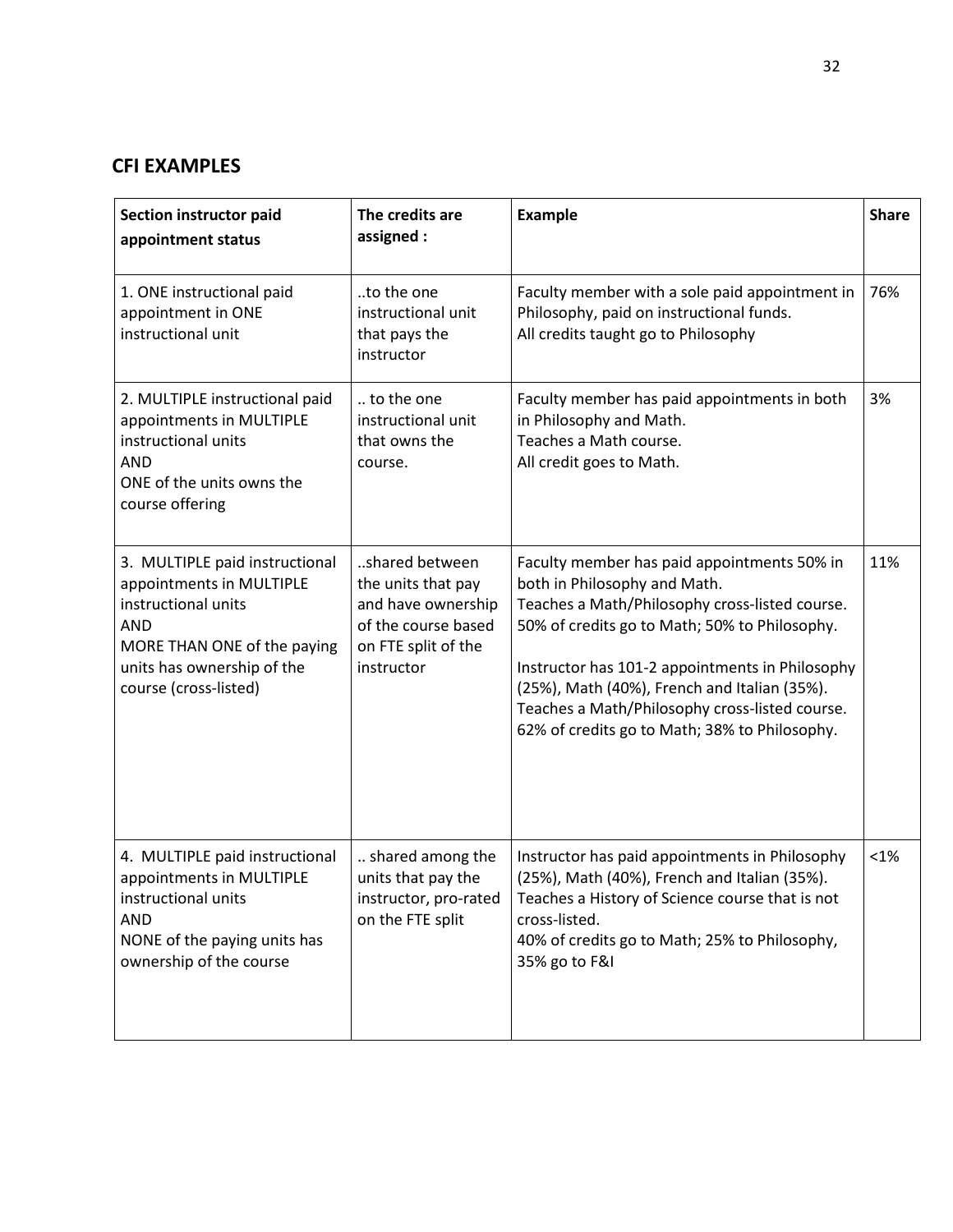| 5. ONE or MORE paid<br>instructional appointments but<br>NONE in a teaching (credit-<br>generating) department | goes back to the<br>unit that owns the<br>course | Instructor holds Lecturer appointment, paid<br>appointment in Business Student Services (non-<br>instructional) teaches General Accounting<br>Credits go to Accounting.               | 2% |
|----------------------------------------------------------------------------------------------------------------|--------------------------------------------------|---------------------------------------------------------------------------------------------------------------------------------------------------------------------------------------|----|
| 6. Instructor has no paid<br>instructional appointment, not<br>paid in an instructional unit                   | goes back to the<br>unit the owns the<br>course  | Instructor has an appointment as a researcher<br>(non-instructional) in Waisman Center (not an<br>instructional unit), teaches a Psychology course.<br>Credits go to Psychology Dept. | 7% |

Instructional unit – Unit with tenured faculty (an academic department) and/or is a course Subject owner.

Instructional paid appointment – an appointment is eligible for credits to follow if the instructor is paid on activity/program 2 on the October or March payroll and is in an instructional unit.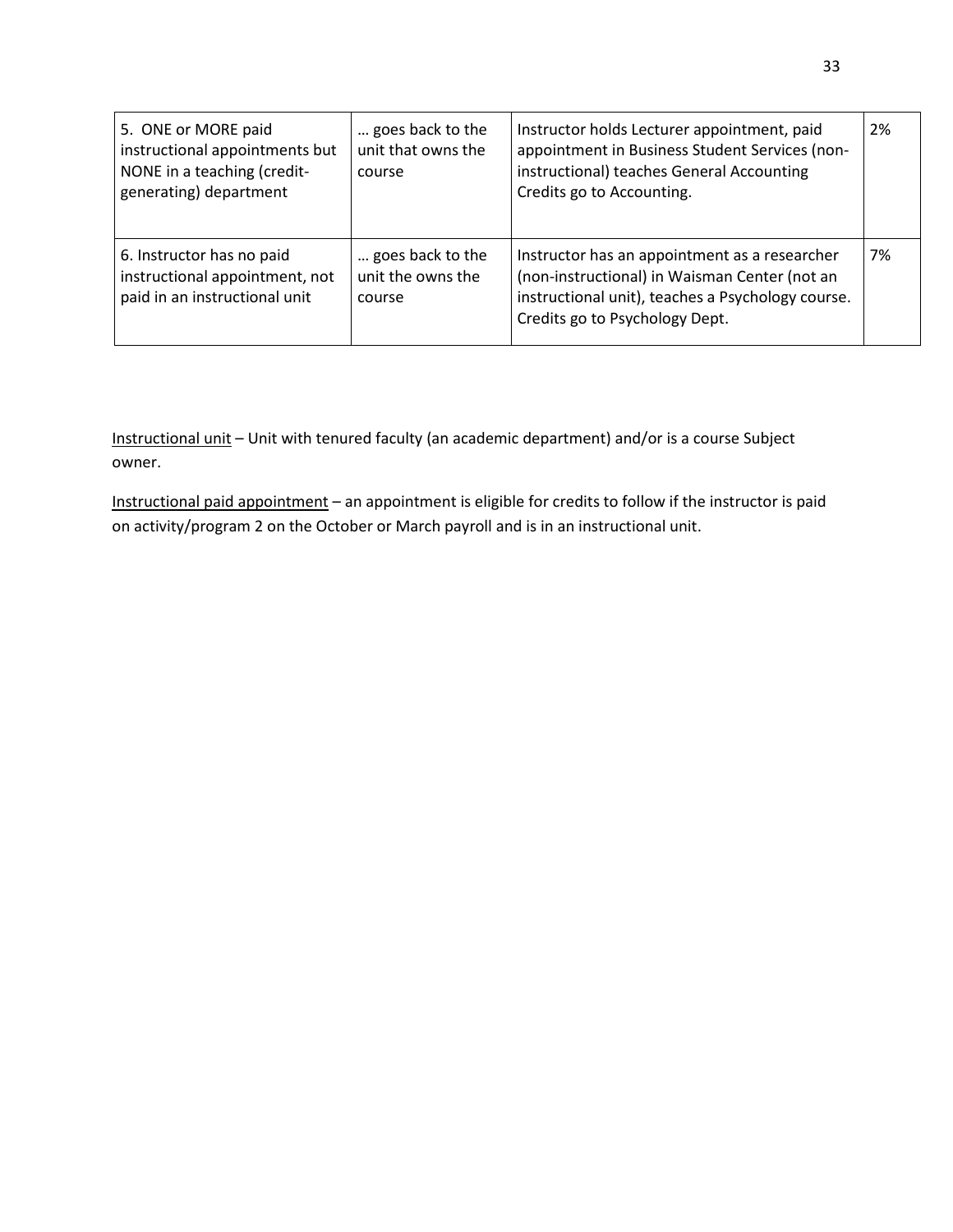## **Appendix 7: Budget Model Development Committee Subcommittee for Crediting Collaborative Grants August 28, 2014**

#### *Indirect cost return and collaborative grants*

As described in the appended document, the subcommittee was charged to assess whether current methods for attributing indirect cost generation on collaborative grants promote a fair and efficient distribution of overhead dollars to schools and colleges. The primary goals are to foster excellence and encourage collaboration in research. We focused our discussion on projects that cross lines among schools and colleges.

To estimate the prevalence of projects that cross school/college lines, we compared the administrative home of projects with the primary PI's appointment home. Thirteen percent of all FY13 projects, and 16% of indirect expenditures, have primary PIs with a school/college appointment home that is different from the project home. About 80% of projects in the Graduate School have PIs whose affiliation is outside of the school. Among the other schools/colleges, the proportion of projects with PIs outside of the unit ranges from about 6 to nearly 11%. Based on expenditures, 84% of indirect dollars generated on projects in the Graduate School have a PI outside of the school/college, compared to about 2 to 13% for other schools and colleges.

We also compared net differences in the indirect dollars generated based on locus of expenditures (the current method) vs. indirect dollars based on PI tenure home (or job department, if non-tenure track). Some schools/colleges showed little net difference, indicating that the number of projects run through other schools/college was similar to the number of projects run through the unit by PIs with homes outside the unit. By contrast, some schools/colleges had a higher net attribution based on tenure/job home than based on expenditures. In the most extreme examples, a quarter to a third of projects of a school or college's PIs are run through schools or colleges other than the PI's home.

## *Goals for crediting and distributing indirect dollars.*

In addressing our charge to assess methods for attributing indirect cost generation on collaborative grants, we considered how overhead dollars are used in centers, schools and colleges, and the desired outcomes for crediting and distributing indirect dollars to units. We agreed that indirect dollars should:

- a) *promote excellence in research and efforts to obtain extramural funding;*
- b) *foster collaboration*;
- c) *help to cover administrative costs incurred in units for pre-award and post-award support*;
- d) *contribute to the costs of faculty start-up and retention expenses*;
- e) *contribute to the costs of infrastructure and facilities that user fees and other direct costs do not cover, including contributing to equipment replacement and other investments*;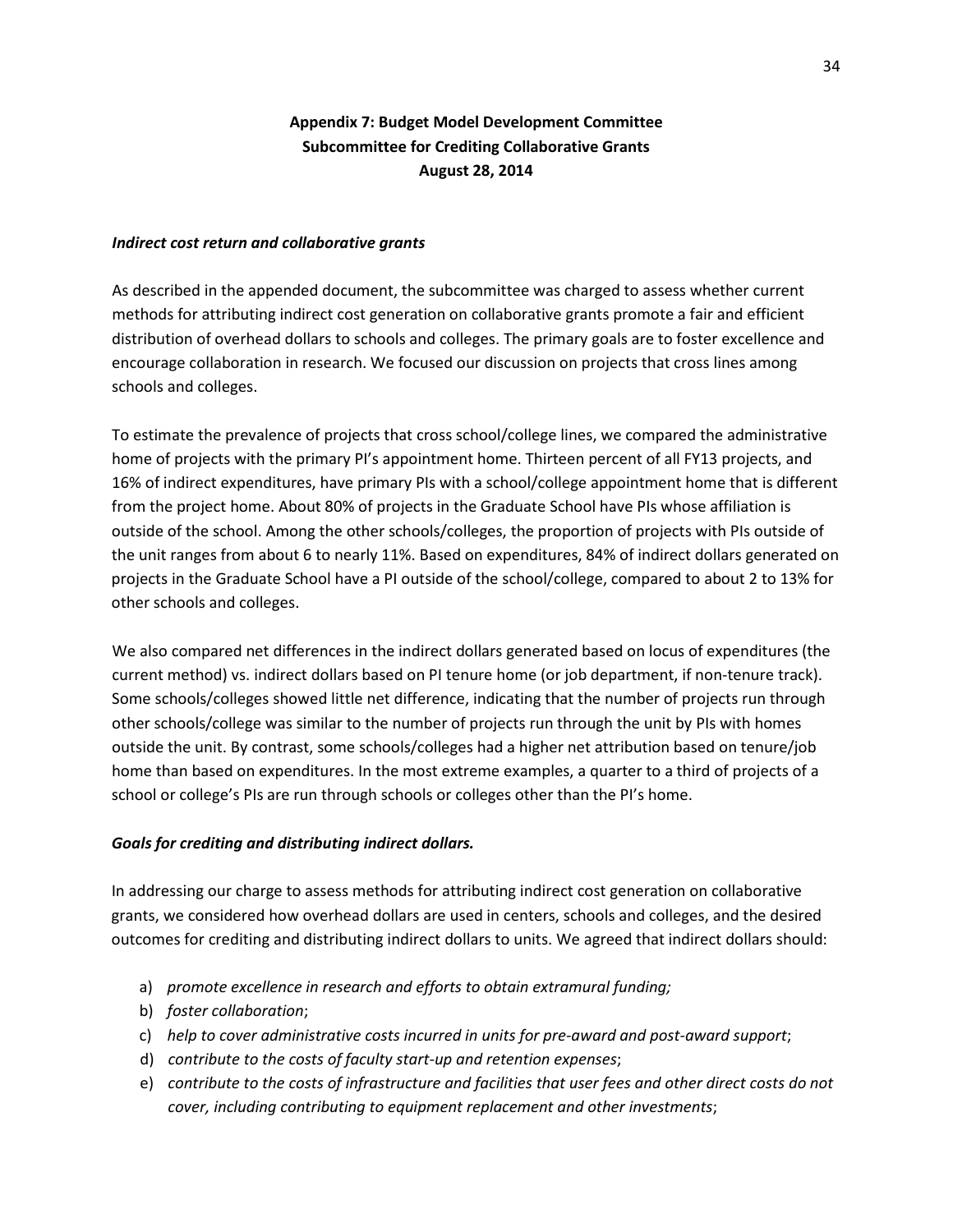- f) *support cost-sharing for matching funds*;
- g) *provide flexible/discretionary money to schools/colleges/centers to address the higher needs of the unit, those that affect many individuals and programs*.

In short, a method that fairly credits indirect cost generation should foster return of dollars to address the indirect costs of research incurred in all of the participating units. Among the above goals, we considered that (a), (c), and (f) are largely occurring as intended. Current methods are largely seen as supporting collaboration (b), but could have a negative impact if a school/college discourages faculty from working through centers because it cannot afford to lose indirect costs. Likewise, goals (d), (e), and (g) may or may not be achieved by current methods, depending on whether indirect dollars flow back to all cost centers, which depends on how projects are set up and on post-allocation sharing of indirect dollars.

The subcommittee also considered what features are desirable in a method for crediting (and distributing) indirect dollars. We determined that an effective method should

- h) be *understandable, transparent, and predictable*; and
- i) *favor consistent approaches within a center over* ad hoc *agreements*.

The current method of distributing indirect dollars based on the locus of expenditures makes it easy to track the source of indirect dollars. However, other than a few centers, many *ad hoc* arrangements are in place. In general, handling of collaborative grants in centers was not viewed as systematic.

We noted that the new budget model will guide distribution of funds from the campus to schools and colleges, but will not dictate how funds are distributed within schools and colleges, which is the responsibility of the appropriate Dean. Even so, it would be a plus if the algorithm used to credit indirect cost generation would

j) *be useful to schools and colleges in guiding the distribution funds to their component departments and centers*.

As with (h), goal (j) is achieved because it is easy to track where indirect dollars are generated.

## *Subcommittee endorsement of committee decisions on indirect cost allocation*

Indirect cost dollars flow to schools and colleges through two paths. First, the annual Capital Exercise (Fund 150), which amounted to \$29.6M in FY 2013-14, has been based on a formula that accounts for both total research expenditures and indirect costs generated during the prior three-year period. Second, a portion of the Fund 101 budgets provided to schools and colleges is derived from indirect costs; currently, the amount of funds flowing through this path is approximately equal in magnitude to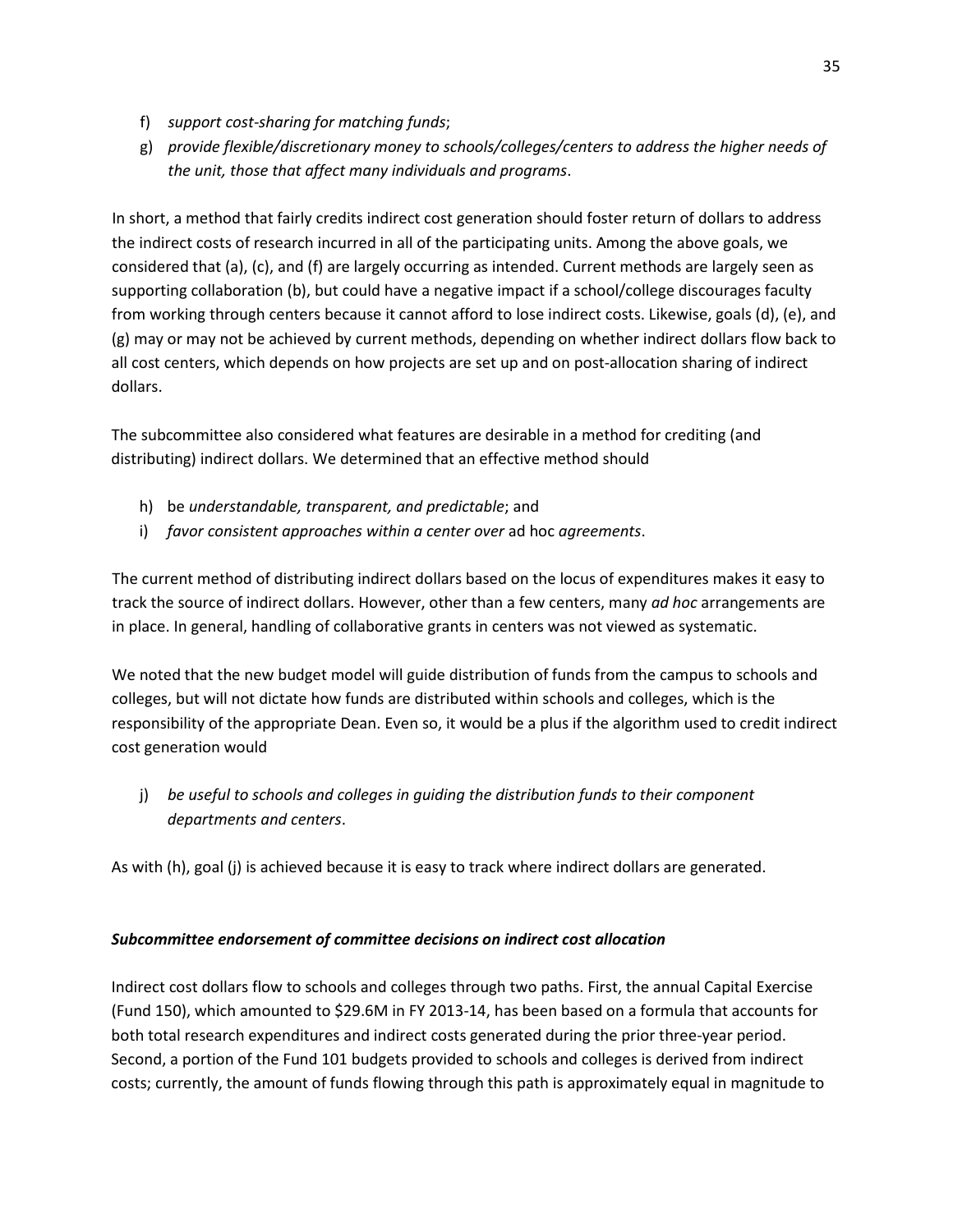the Capital Exercise. The allocation of these funds is historically based, but related to past Capital Exercise allocations.

The Budget Model Development Committee has proposed a revision of the formula used for the Capital Exercise as a primary research activity metric. Specifically, equal portions of the Capital Exercise funds will be distributed to schools and colleges based on total research expenditures and on indirect costs generated. Expenditures and indirect costs for the prior two years will be considered, weighting the most recent year at twice the value of the year before. This change to the Capital Exercise formula has several advantages as a research metric. It provides a greater incentive to seek extramural funding from agencies that provide indirect costs than the current model. By using total research expenditures to allocate half of the funds, the model also recognizes that important scholarly activity on campus may be largely supported by extramural sources that provide limited or no indirect costs. Using the prior two years of data allows for some smoothing of the inevitable fluctuations in extramural funding while maintaining an emphasis on recent activity. The adoption of the Shared Financial System several years ago insures that the attribution of both direct and indirect expenditures to schools and colleges is straightforward. This fact is not well understood by the faculty and some effort at education on this point by campus leaders would be worthwhile.

This subcommittee endorses the research activity metric proposed for allocation of Capital Exercise funds to schools and colleges. Further, we encourage the Budget Model Development Committee to use the same metric for allocation of indirect cost-derived Fund 101 dollars to schools and colleges. Our rationale for this suggestion is that the goals of the two funding sources are the same. As discussed above, both funding sources are intended to foster research excellence and support research infrastructure.

## *Impact of indirect dollar attribution on collaborative research*

Our charge is to evaluate whether current or proposed allocation models encourage collaboration in research across school and college lines by properly attributing credit for such research activities. We identified two broad cases for consideration. First, the "simple" case, includes grants with two or more Principal Investigators (PIs), or a PI and co-Investigators, who reside in different schools or colleges. In this case, it is straightforward to insure that both research expenditures and indirect costs are credited to the appropriate schools or colleges. For example, consider a multiple-PI grant involving Prof. X from college A and Prof. Y from school B. At the time of the award, fund accounts are established that allow both college A and school B to charge expenditures. Expenditures in Prof. X's laboratory are allocated to college A and those for Prof. Y are allocated to school B. The change in the accounting system made a decade ago insures that indirect costs are appropriately attributed at the time of expenditure in each school/college. Thus, college A gets appropriate credit for expenditures and indirect costs related to the activity of Prof. X and school B gets the credit for Prof. Y's activity. We concluded that the existing mechanism insures that proposed research activity metric will encourage, and not inhibit, collaborative research across school and college lines when investigators are drawn from multiple schools or colleges, and they set up separate accounts.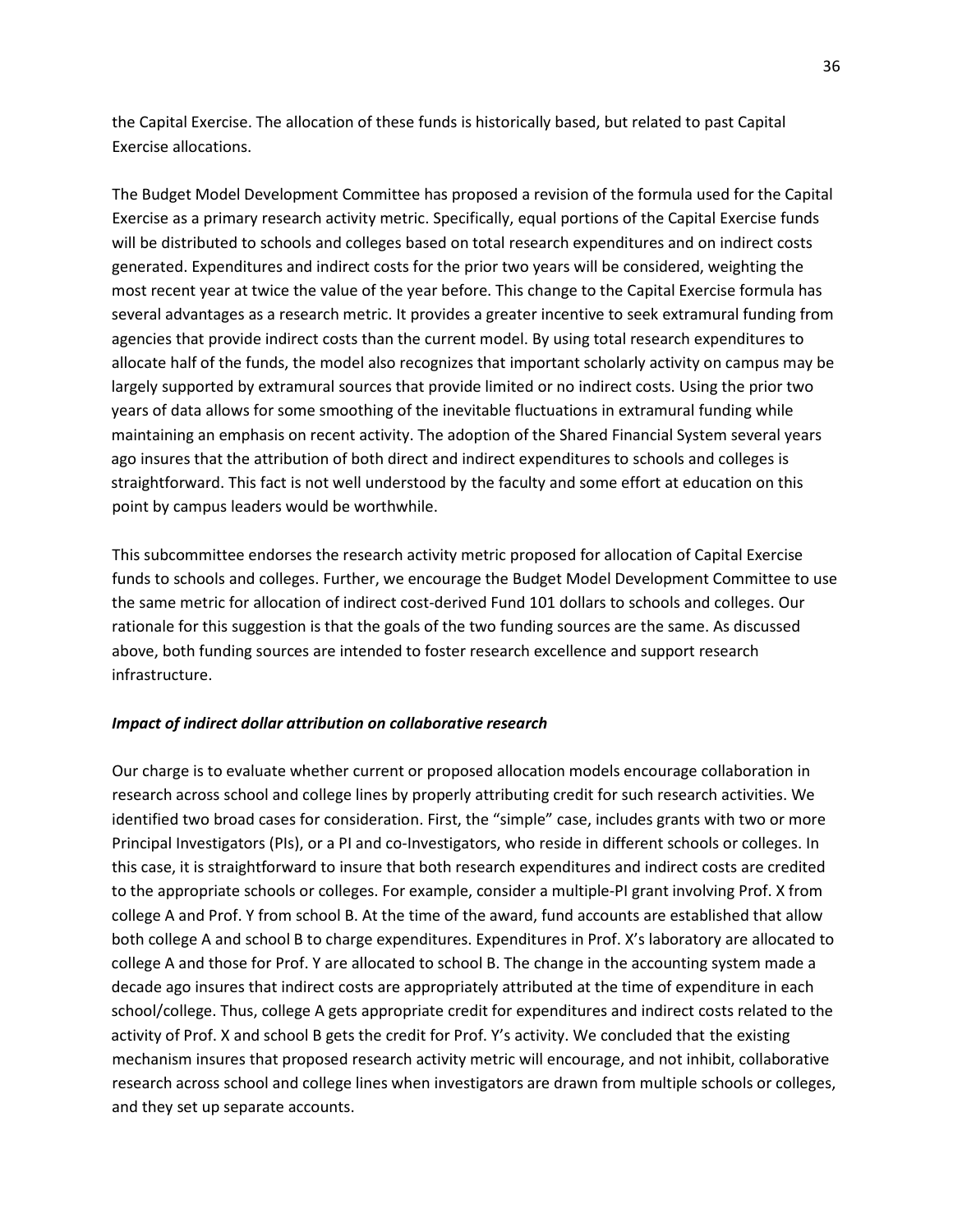The second, and more complex case, involves the research centers on campus. The more than 200 centers currently registered in the Provost's office are highly diverse in reporting and operating structure, number and affiliation of members, and level of extramural research support. However, most share the common goal of establishing communities of scholars that transcend traditional disciplinary boundaries. The impact of the centers on our research activity is substantial. During the most recent complete year, \$160M in awards were made to 14 of the larger centers on campus. By design, many centers include faculty from multiple schools and colleges, support research activity by faculty who have laboratories in space controlled by the center as well as faculty who reside in school/college space, and are the locus of award for at least some of the extramural research support of center members.

Given the diversity of centers, it is not surprising that there is great variation in how indirect cost return is shared between a center's home school or college and outside schools or colleges that contribute faculty activity to the center. We interviewed several directors of large centers to ascertain how research activity within the centers is credited to the participating schools or colleges for purposes of indirect cost return. In some cases, these decisions are made on an *ad hoc* basis, by grant or by investigator, while in others, clear policies are in place that insure that participating schools and colleges share in the indirect cost return. Two examples of the latter follow.

The Wisconsin Energy Institute (WEI) was created in 2006, is administered by the College of Engineering, and supports 30 faculty members from 4 schools or colleges. The WEI has established the following policy for distribution of indirect cost return for large (greater than \$1M annual direct costs), multiinvestigator grants. The administrative college receives 10%, the WEI 30%, the PIs receive 10% (based on expenditures), and their home school or college 10%. The remaining 40% is allocated as "Large Grant Discretionary" and is used to support infrastructure needs related to the grant.

The Waisman Center, founded in 1973, is located within the Office of the Vice Chancellor for Research and Graduate Education and includes resident PIs (*i.e.*, those who have lab space with the Waisman Center) from five schools or colleges, as well as non-resident affiliates from three additional schools or colleges, totaling approximately 50 PIs. Members who reside in center space are expected to submit and administer their extramural grants through the center. Faculty salaries associated with these grants are routed through their home school or college, providing direct credit for that expenditure and associated indirect costs. Members who do not reside in center space have access to core facilities but are not allowed to submit grants through the Waisman Center, unless a request is made by the Dean or Department Chair.

Both of these centers are successful and each has established rules regarding which grants may be submitted through the center and insures that a portion of the indirect cost return benefits the home school or college of the participating faculty. There are other models for achieving the same ends of transparency and consistency within a particular center. However, it is clear that some centers do not have an equally transparent process.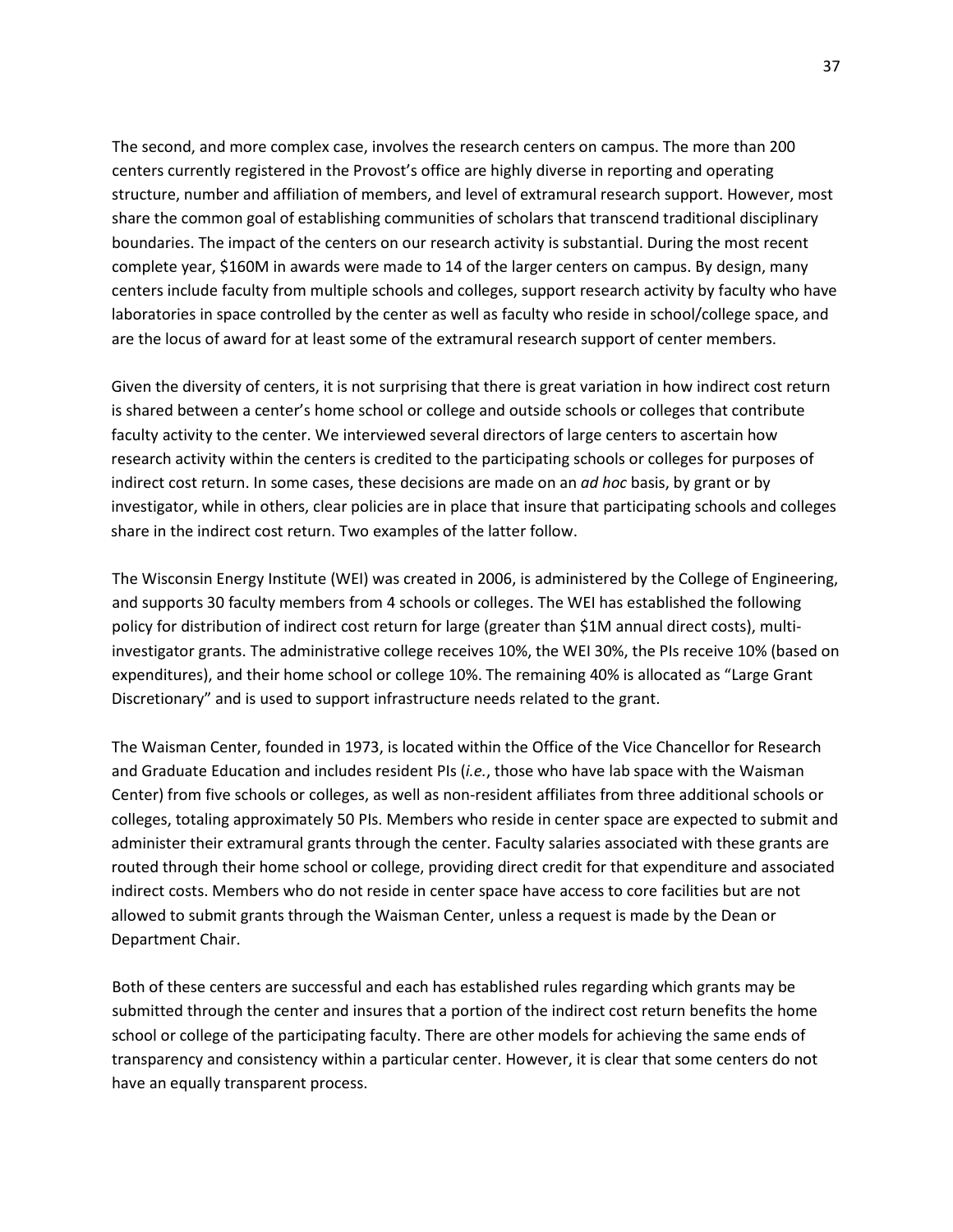#### *Conclusion and recommendations*

We endorse the revised method proposed by the Budget Model Development Committee for the allocation of Capital Exercise funds to schools and colleges. We further recommend that the same method be used as the primary research metric for allocation of indirect cost-derived, Fund 101 dollars.

We believe that having policies in place to insure that the home schools or colleges of center faculty receive appropriate credit for research activity within centers is critical for fostering multi-disciplinary research across school and college lines. The use of the proposed research metric in the campus budget model will increase the importance of this issue. A path forward is suggested by the UW guidelines for centers, which states that each proposal for a new center must answer the question "What process will be used to assign or share credit for extramural funding between the center and the Primary Investigator's department?". The guidelines also state that the deans should provide periodically a report to the provost on center activities. Thus, we recommend that the deans report to the provost, for each center in their school or college, the process for sharing credit across school and college lines as well as the rules within the center for determining which grants may be submitted through the center. That information should be reviewed by the campus leadership to insure that appropriate policies are in place. This one-time reporting requirement would be followed up by including information on policies for sharing credit in the 5-year reports to the Provost that are required in the Center Guidelines [\(https://apir.wisc.edu/uapc/CenterGuidelines\\_2011\\_Final.pdf\)](https://apir.wisc.edu/uapc/CenterGuidelines_2011_Final.pdf). It would also be desirable for the UW guidelines for centers to provide examples of appropriate mechanisms to insure sharing of credit across schools and colleges.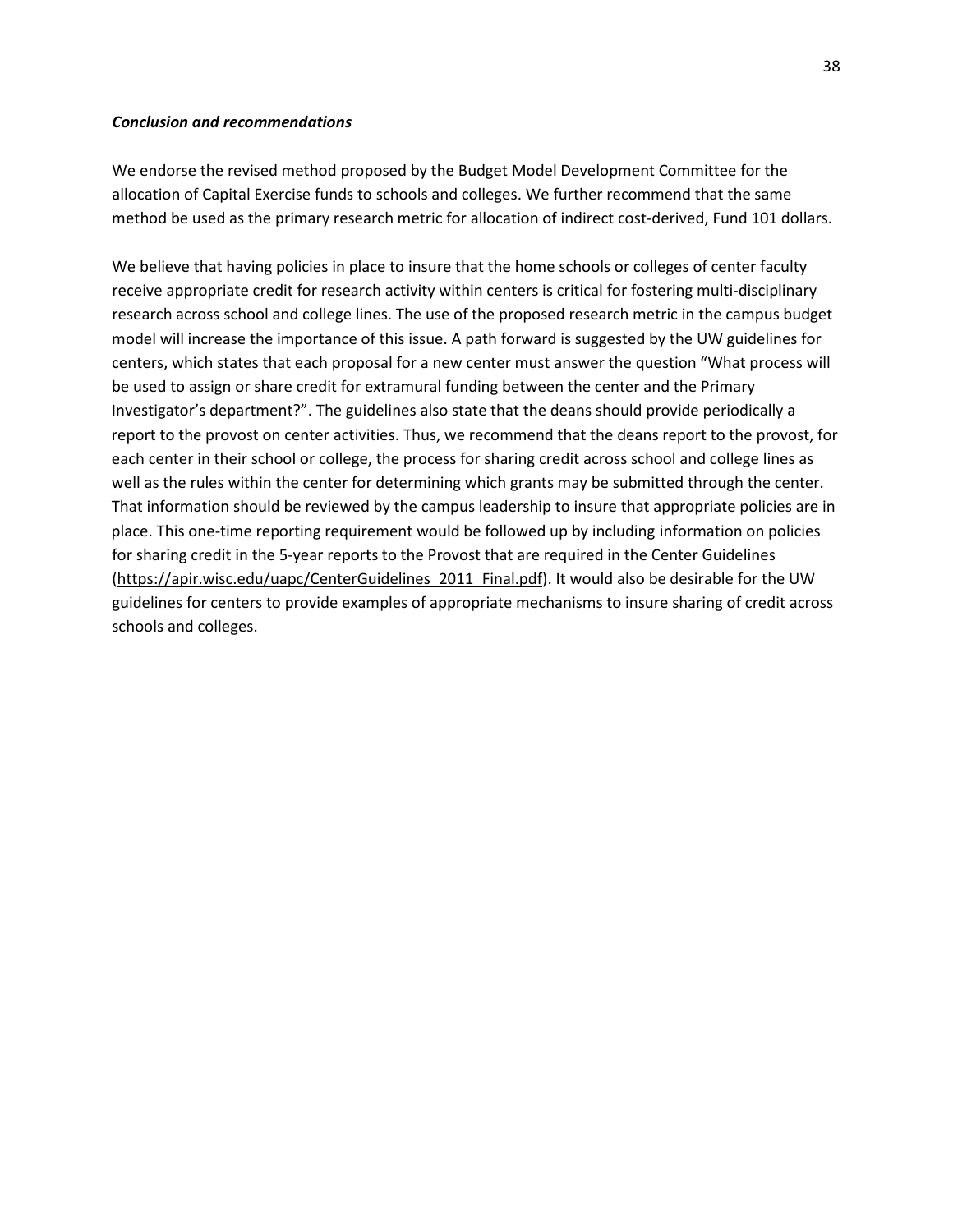# **Budget Model Development Committee Subcommittee for Crediting Collaborative Grants Charge Document June 25, 2014**

In March 2014, the Chancellor established a Budget Model Development Committee and charged it with the task of proposing a new budget model for UW-Madison. In the course of this work, a question surfaced regarding the distribution of indirect dollars to research units. Currently, the monies are attributed to the division/department in which the direct expenses and associated overhead charges are incurred in the general ledger accounting system. A question was raised about whether some of these dollars could be attributed in some other manner to facilitate a more efficient and equitable sharing of overhead distribution between units for principal investigators who manage grants that cross divisional lines; ultimately, one that encourages more collaboration in research.

After discussion with the deans and the University Committee, it was agreed the question was worth pursuing even though not directly on point for the Budget Model Development Committee. Thus, a subcommittee will be formed and charged as follows:

- analyze and determine whether current overhead attribution methodologies result in material inequities in overhead distribution to schools/colleges.
- if warranted, based on the results of the above, develop and recommend alternative methodologies, algorithms or other options that would facilitate more equitable attribution, or greater flexibility, for overhead attribution between schools/colleges.
- analyze and determine whether current functionality in existing enterprise information technology systems (general ledger, grants) supports recommended alternatives.
- if current data systems functionality does not support recommended alternatives, provide options for development of new functionality within existing enterprise systems or development of processes and/or data repositories that would support recommended alternatives on an enterprise level.

This subcommittee is advisory to the Budget Model Development Committee. The timeline established in the March 2014 charge document will be maintained. The recommendations of the subcommittee will be given consideration if completed in time for the Budget Development Committee to meet its deadline. The timeline for the work under the committee's charge will not be extended to accommodate this work of the subcommittee.

The subcommittee will be chaired by Dean Kate VandenBosch and Professor Norman Drinkwater.

Team members include Professor Michael Collins, Professor Michael Corradini, Dean Julie Underwood, and Associate Deans Steve Ackerman, Petra Schroeder and Eric Wilcots. The work of the subcommittee will be supported by Tim Norris, Alice Gustafson, Kim Moreland and other subject matter experts as needed.